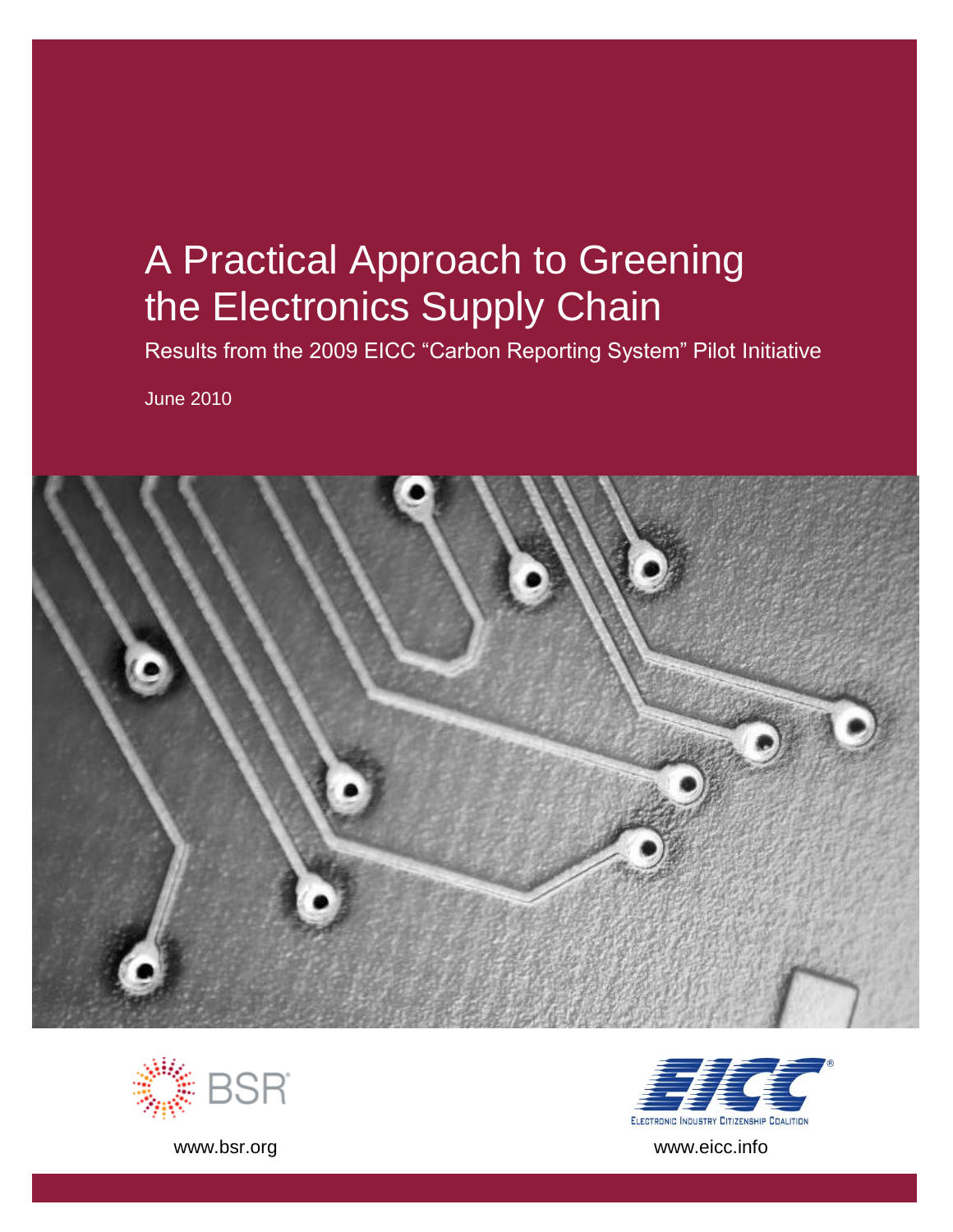# About This Report

This report was commissioned by the Electronic Industry Citizenship Coalition (EICC) and written by Betsy Fargo and Danica MacAvoy of Business for Social Responsibility (BSR) Advisory Services team. The report is based on the EICC's Environmental Sustainability Work Group work in collaboration with BSR on the Carbon Reporting System. Throughout 2008-2009, the work included a literature review on the Carbon footprinting, review of software vendors, and information provided by members. In addition, BSR conducted independent analysis of company submissions to the EICC Carbon Reporting System in 2009.

The authors would like to recognize the co-leads of the EICC Environmental Sustainability Work Group, Marsha Ali of Nvidia, Jay Celorie of Hewlett-Packard, and past co-lead Ted Reichelt of Intel who were instrumental in championing this work for the EICC. The authors would also like to thank the EICC Environmental Sustainability Work Group and other participating companies for contributing their feedback on the Carbon Reporting System, their time in submitting data, and their review of this report for accuracy. Any errors or inaccuracies that remain are those of the authors alone. Please direct comments or questions to Sasha Radovich at [sradovich@bsr.org,](mailto:sradovich@bsr.org) Jesse Nishinaga at [jnishinaga@bsr.org,](mailto:jnishinaga@bsr.org) or Wendy Dittmer at [wdittmer@eicc.info.](mailto:wdittmer@eicc.info)

#### **DISCLAIMER**

The EICC and BSR publish occasional papers as a contribution to the understanding of the role of business in society and the trends related to corporate social responsibility and responsible business practices. BSR maintains a policy of not acting as representative of its membership, nor does it endorse specific policies or standards. The views expressed in this publication are those of its authors.

#### **ABOUT BSR**

A leader in corporate responsibility since 1992, BSR works with its global network of more than [250 member companies](http://10.0.0.99/membership/index.cfm) to develop sustainable business strategies and solutions through [consulting,](http://10.0.0.99/consulting/index.cfm) [research,](http://10.0.0.99/research/index.cfm) and cross-sector collaboration. With six offices in Asia, Europe, and North America, BSR uses its expertise in the environment, human rights, economic development, and governance and accountability to guide global companies toward creating a more just and sustainable world. Visit [www.bsr.org](http://www.bsr.org/) for more information.

#### **ABOUT THE EICC**

The EICC was established in 2004 to improve social, economic, and environmental conditions in the global electronics supply chain through use of a standardized code of conduct. The EICC was incorporated in 2007 as an association to ensure greater awareness of the Code, and to expand its adoption across the industry. Through the application of shared standards, the EICC believes in better social, economic, and environmental outcomes for all involved in the electronics supply chain. The EICC includes over 45 global electronics companies. For more information or to view the EICC Code of Conduct, see [www.eicc.info.](http://www.eicc.info/)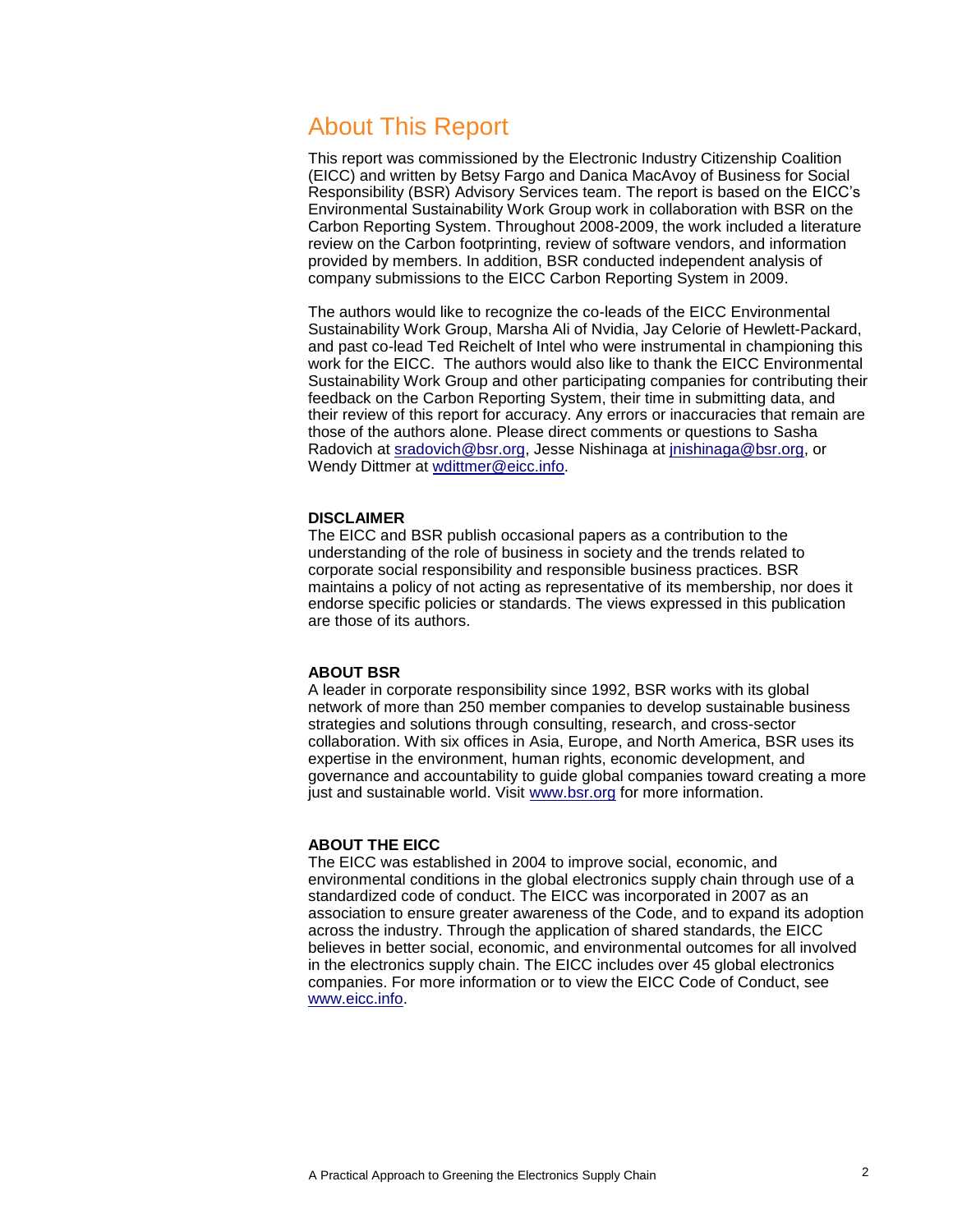# **Contents**

#### **4 Executive Summary**

**6 Context: Responding to a Global Challenge** The Need for Action Stakeholder Pressure The Role of Supply Chains A Call for Leadership

## **11 The ICT Sector's Response** About the ICT Supply Chain The EICC Carbon Reporting System

#### **16 Pilot Findings**

Data Trends Comparison to CDP Process and Implementation Challenges

#### **19 A Path Forward**

Opportunities and Recommendations Next Steps for the EICC

#### **22 Appendix**

Carbon Reporting System: 2009 Responding Companies

#### **23 Acronyms and Abbreviations**

#### **24 References**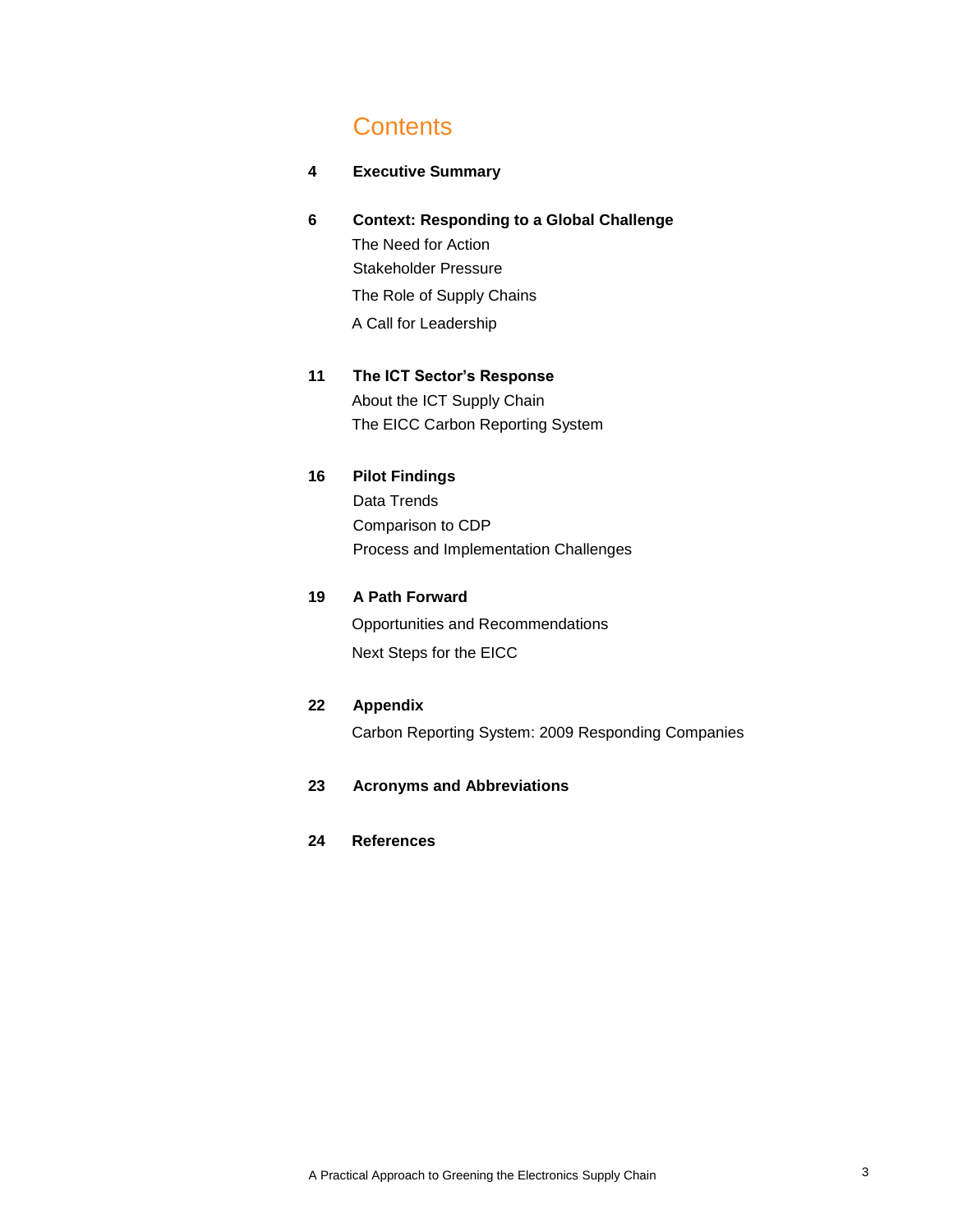## Executive Summary

Climate change and the increasing demand for energy are systemic challenges that require systemic solutions. These challenges cannot be addressed by one company or country alone. They require maximizing the power of supply chain networks—the web of business relationships and interdependencies that exist in order to bring products to market.

Complex business networks are the heart of the electronic industry, wherein a company can simultaneously be a supplier, customer, competitor, and collaborator with another. It is through these networks that the Electronic Industry Citizenship Coalition (EICC) believes there is significant opportunity to take a systemic approach to the pressing environmental challenges of today.

The electronic industry is estimated to contribute two percent of global greenhouse gas (GHG) emissions<sup>1</sup>—called here "carbon" in shorthand. While that sounds like a small contribution, it's substantial when considering that the industry's emissions are projected to double by 2020. These emissions stem primarily from energy consumed during product manufacturing and consumer use. Energy efficiency in manufacturing is a key concern, as the threat of emissions regulation increases and energy prices continue to fluctuate with rising energy demand. It is also important to note that the electronics industry is being looked to as a solutions provider—offering technology that enables others to reduce their environmental impact—and must manage emissions from product manufacturing in order to talk credibly about the environmental benefits of products. Given these factors, the potential cost of not taking action to address the "two percent" far outweighs the cost and effort required to take action.

In 2009, the EICC set out to measure GHG emissions and energy consumption in the electronics supply chain. Gathering emissions and energy data across the thousands of companies in the electronics industry was not insignificant and demanded a practical, scalable approach. A handful of organizations, including the Carbon Disclosure Project (CDP), World Resource Institute and World Business Council for Sustainable Development (through their work on the [Greenhouse Gas Protocol\)](http://www.ghgprotocol.org/) were concurrently embarking on developing an approach. While groundwork was being laid by these organizations, the field of GHG accounting in supply chains lacked a proven, practical and standardized approach.

Thus, the EICC developed the Carbon Reporting System—a straight-forward process for directly engaging companies in the electronics supply chain to submit enterprise GHG emissions data into a central online repository. Access controls were setup in the repository such that suppliers could share their data with their enterprise customers. As a result of the data submission and reporting process,

l

#### **Participating Companies**

- » Applied Materials
- »  $FMC^2$
- » Hewlett Packard
- » Hitachi Global Storage **Technologies**
- » Jabil
- » Lenovo
- » LSI
- » NVIDIA
- » Philips
- » Sony
- » Sun Microsystems
- » Xerox

 $1$  McKinsey Quarterly, "How IT Can Cut Carbon Emissions," 2008.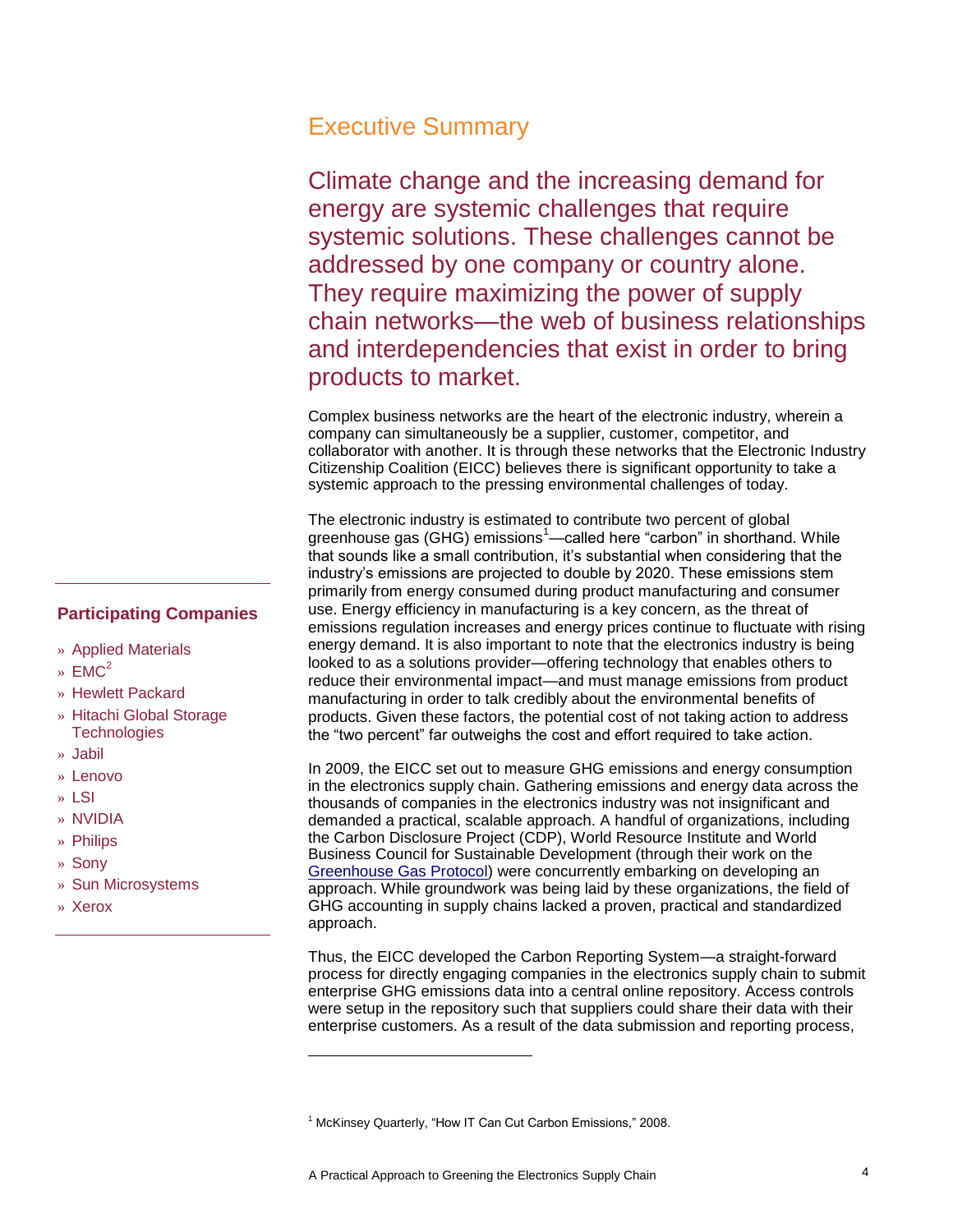suppliers were more aware of how to measure GHG emissions, customers have increased visibility into their suppliers' emissions, and suppliers saved time by sharing their data with multiple customers simultaneously through the tool. Armed with this information, customers have a clearer picture of risks in their supply chain and are in a better position to work with suppliers on emissions reduction activities.

The EICC also saw the need to invest in increasing supplier understanding of how to measure GHG emissions. Accordingly, training materials and webinars were made available to customers and suppliers. The System also provided an online calculator that estimated emissions based on a supplier's raw data from its facilities and globally recognized GHG emissions accounting standards, including the Greenhouse Gas Protocol.

Twelve companies piloted the EICC System in 2009. These companies collectively requested more than 280 of their suppliers complete a brief questionnaire. This survey collected data on annual GHG emissions and energy consumption (including renewable energy), and emissions management practices.

Of those suppliers contacted, 26 percent responded. Analysis of the responses revealed several key takeaways:

- » There are large gaps in supplier data sets
- » Repeated requests for a supplier's data increase the likelihood of a response
- » Emissions and energy data needs qualitative explanation; numbers alone do not paint a clear picture
- » Emissions and energy data needs to be reported in both absolute and normalized terms

The pilot also uncovered several challenges. Participant feedback following the pilot indicated that:

- » The System's online interface was not intuitive, too complicated, and was a barrier to responding.
- » Multilingual interface and support is critical to increasing the response rate, since the majority of suppliers contacted were located in non-English speaking countries
- » Additional training is needed to increase supplier knowledge and awareness of how to measure GHG emissions

Learning from these challenges, the EICC plans to revise and expand the Carbon Reporting System to gather more carbon emissions data from customers and suppliers in 2010. This will likely entail changes to our outreach strategy, processes, and support provided to suppliers.

In addition, the EICC will use its experience to influence the landscape of emerging standards for GHG accounting in supply chains. For example, the EICC submitted a case study to the [GHG Protocol Scope 3 Initiative](http://www.ghgprotocol.org/standards/product-and-supply-chain-standard) outlining lessons learned and recommendations for the Scope 3 supply chain guidance.

While there is much more work to achieve increased standardization in approaches, improved reporting on GHG emissions across the supply chain, and more collaboration around emissions reduction activities, the EICC is pleased to reflect on its first step toward a systemic response to climate change and energy demand in the global electronics industry.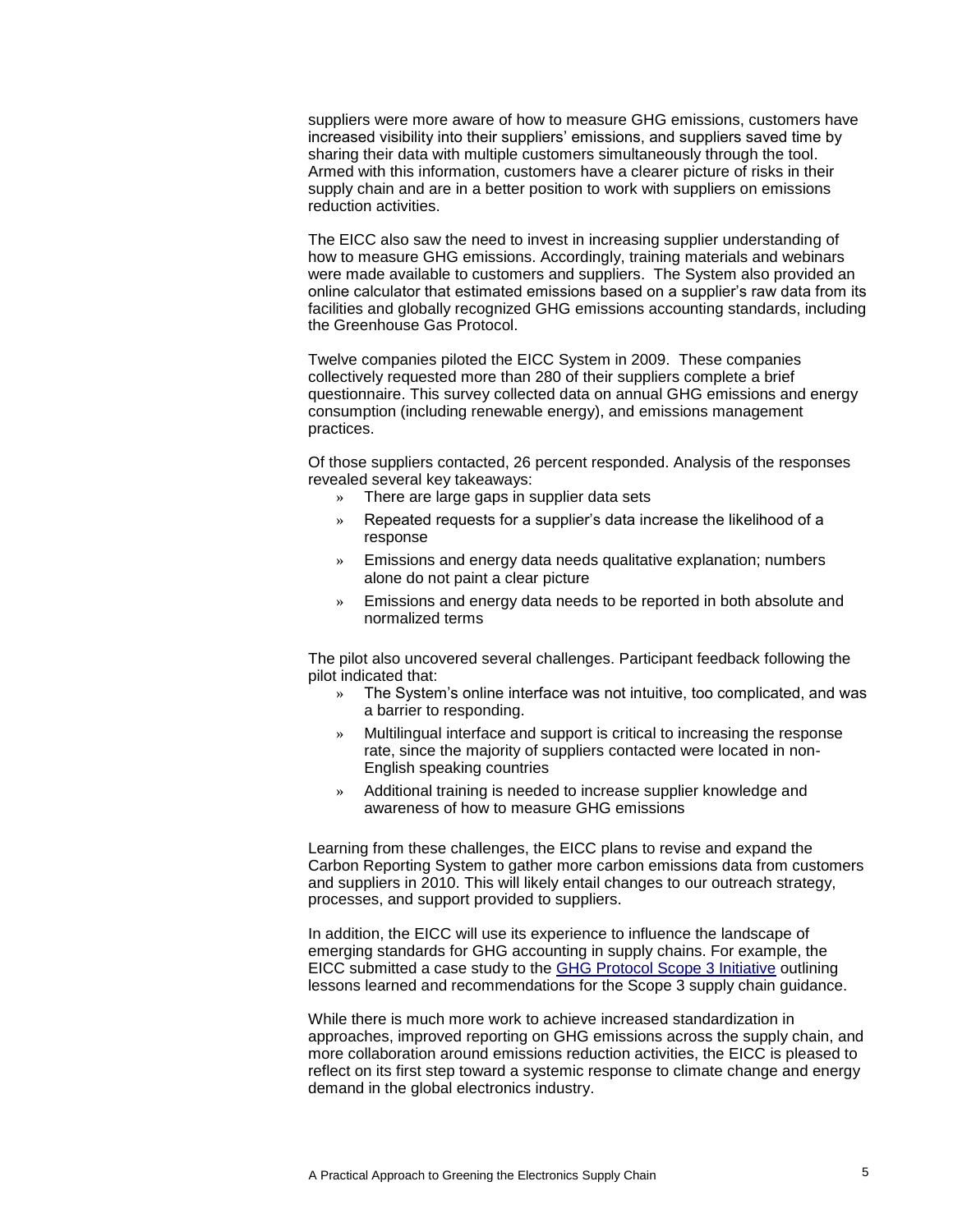# Context: Responding to a Global Challenge

Global greenhouse gas (GHG) emissions increased by 24 percent between 1990 and 2004.<sup>2</sup> As government, investors, and business are grappling with climate change projections, the need for a supply chain–based approach to emissions and energy management becomes more evident.



#### **The Need for Action**

l

There is general agreement that the increasing concentrations of GHG in the atmosphere, resulting from human activity, pose a threat to the environment, economy, and society at large. The U.S. Energy Information Administration has projected total global  $CO<sub>2</sub>$  emissions will increase 39 percent from 2006 to 2030,  $a$ ssuming no further policies to reduce emissions. $3$ 

Much of the increase in  $CO<sub>2</sub>$  emissions stems from an increase in energy demand. In the United States, for example, 81 percent of 2008  $CO<sub>2</sub>$  emissions stemmed from energy use.<sup>4</sup> Barring no government intervention, the International Energy Agency has forecasted that global energy consumption will increase 40 percent between 2007 and 2030, with more than half of the increase attributed to China and India alone.<sup>5</sup>

With rising consumption of carbon-intensive fuel comes rising  $CO<sub>2</sub>$  emissions. Eighty-six percent of the global energy supply in 2006 was generated from fossil fuels.<sup>6</sup> Low-carbon alternatives such as

 $2$  Intergovernmental Panel on Climate Change, "Climate Change 2007: Synthesis Report. Contribution of Working Groups I, II and III to the Fourth Assessment Report of the Intergovernmental Panel on Climate Change," 2007.

<sup>3</sup> U.S. Energy Information Administration, "International Energy Outlook 2009," 2008.

<sup>&</sup>lt;sup>4</sup> U.S. Energy Information Administration, "Emissions of Greenhouse Gases Report," Dec 2009.

<sup>&</sup>lt;sup>5</sup> International Energy Agency, "World Energy Outlook 2009," 2009.

 $6$  U.S. Energy Information Administration, "International Energy Annual 2006," 2008.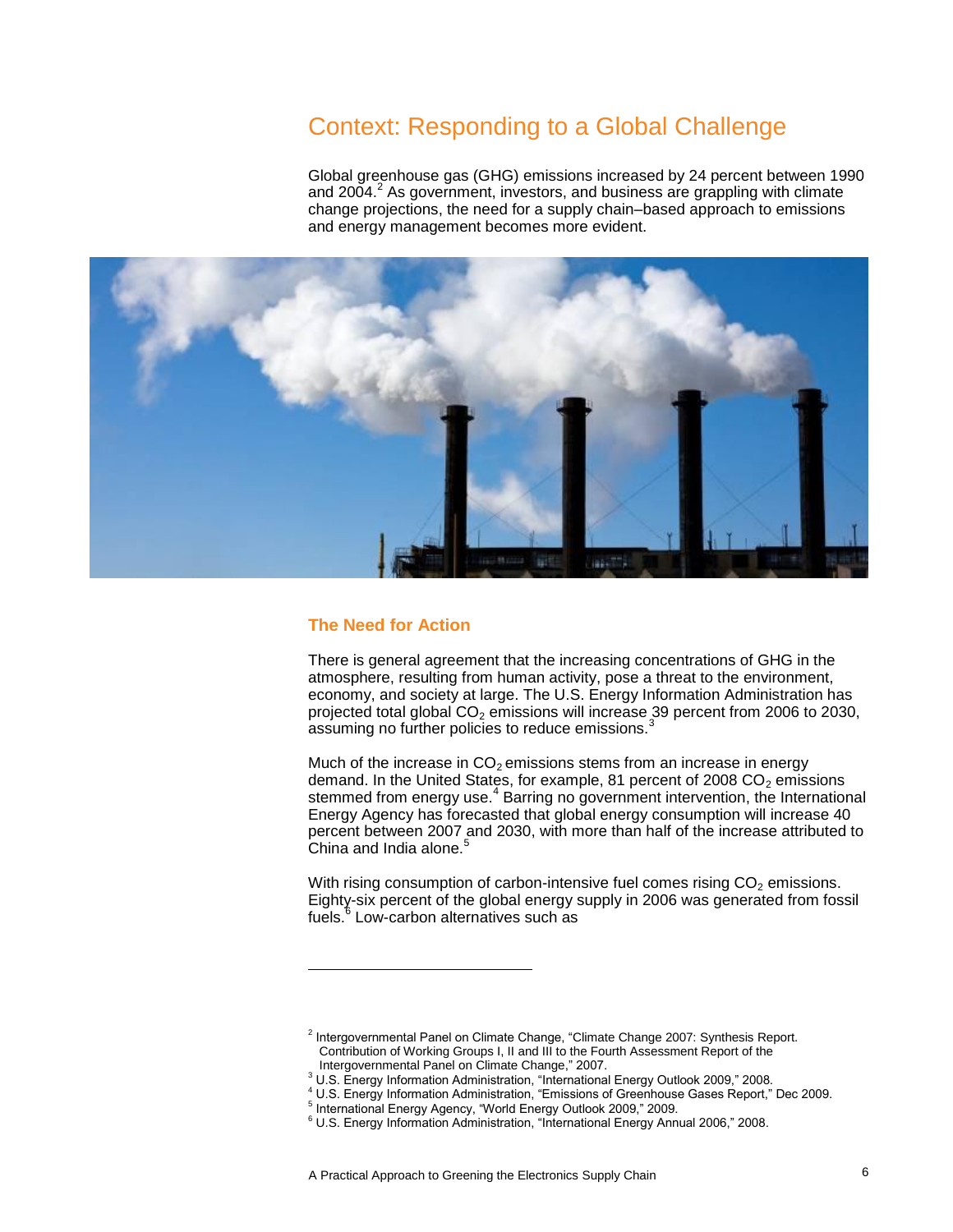

#### **Brown Outs in China**

China is home to one of the largest concentrations of manufacturers in the electronics industry. It is also facing severe energy resource shortages. Despite aggressive efforts to increase energy production, brown outs have occurred with some regularity since 2002. In the summers of 2003- 2005, China rationed energy and limited production in industrial areas, forcing factories to cut production, operate only at night and weekends, or buy diesel generators, all of which has an impact on manufacturing costs. Some factors causing the shortage?

- » **Surging demand.**  Between 2000 and 2006, China's electricity generation more than doubled to keep up with demand.
- » **Energy inefficiency.**  China ranks 43<sup>rd</sup> in energy efficiency as measured by energy intensity (energy consumption compared to GDP)

Sources: U.S. Energy Information Administration, July 2009; Energy Efficiency and Productivity of China: Compared with Other Countries (Xu, X.P. and Liang, L.)

nuclear, wind, solar, hydroelectric, and geothermal power have yet to reach a scale where they can reliably meet the world's energy needs.

Climate change and  $CO<sub>2</sub>$  emissions aside, increasing energy demand poses financial risks for any business. As the energy supply is further strained, the price and reliability of energy becomes more uncertain. Potential carbon regulation and carbon trading schemes could make fossil fuel–based energy a costly and unsustainable power source, while investments in low-carbon energy and energy efficient practices become a competitive advantage. The International Energy Agency, for instance, assumes energy prices will follow a rising trend through to 2030. They also expect oil prices to rise as a result of tightening international oil markets.<sup>7</sup> In addition, there is risk of energy supply not keeping pace with demand in regions where demand has surged.

#### **Stakeholder Pressure**

Scientists, investors, and governmental organizations alike are calling for action. While detailed projections on the impacts of climate change are imprecise and evolving, the risk of not acting is far greater than that of acting.

The Kyoto Protocol has been signed by 34 countries, and is expected to be replaced in 2012 by an even more aggressive global commitment, which is currently in draft state as the [Copenhagen Accord.](http://unfccc.int/files/meetings/cop_15/application/pdf/cop15_cph_auv.pdf) At the time of this report's publication, 123 countries have submitted plans to the UN Framework Convention on Climate Change (UNFCCC) for reducing GHG emissions, including 41 countries that have committed to a specific emissions reduction target for 2020.<sup>8</sup> In addition, dozens of regions have implemented climate regulation (such as [California's Assembly Bill 32\)](http://www.arb.ca.gov/cc/docs/ab32text.pdf), supported carbon trading schemes, or implemented voluntary initiatives to promote energy-efficiency. In 2009 alone, several countries committed over US\$1 billion each to support ―green‖ programs.

The potential impact of increasing GHG emissions on a company's bottom line are now a key concern of many mainstream financial firms and institutional investors. The Carbon Disclosure Project (CDP), an independent nonprofit organization that collects GHG emissions data from the world's largest corporations on behalf of institutional investors, had more than 475 signatories in 2009, up from roughly 300 investors in 2007. A 2009 survey of signatory investors to the CDP revealed a general consensus that the significance of climate change in investment decisions has been increasing and will continue to do so. $<sup>9</sup>$ </sup>

The increasing interest and concern among investors is also exemplified by a significant increase in shareholder resolutions related to climate change. In the 2010 proxy season, U.S. investors filed a record 95 shareholder resolutions related to climate change, up 40 percent over 2009.<sup>10</sup> Moreover, the U.S. SEC had mandated annual GHG emissions reporting for publicly held U.S. based companies whose emissions are over a certain threshold.

l

<sup>&</sup>lt;sup>7</sup> International Energy Agency, "World Energy Outlook 2009," 2009.

 $8$  UN FCCC, Apr 2010.

<sup>&</sup>lt;sup>9</sup> Mercer, "Investor Research Project—Investor Use of CDP Data," 2009.

<sup>10</sup> Ceres, "Investors File a Record 95 Climate Change Resolutions: a 40% Increase Over 2009 Proxy Season," March 2010.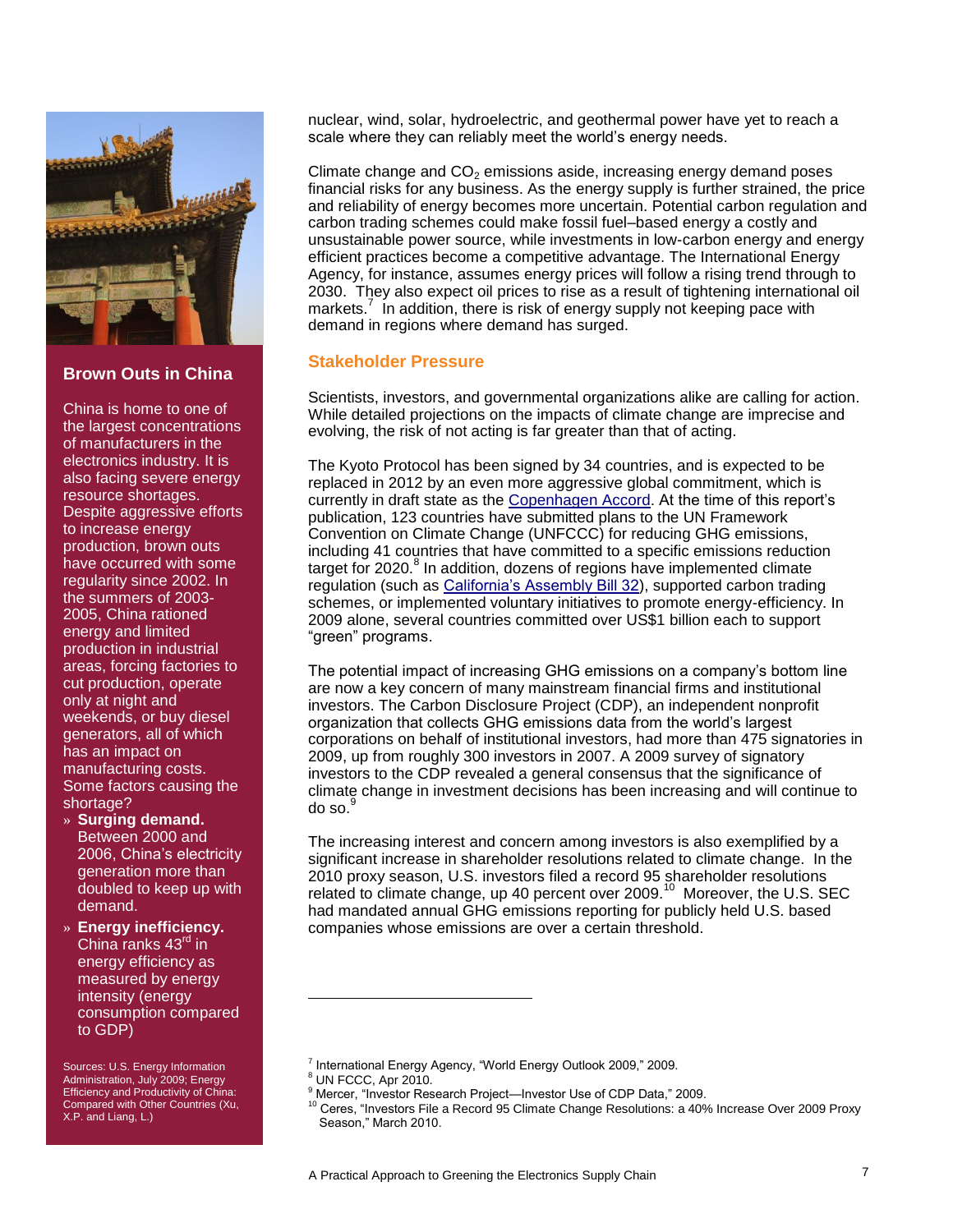## **International Green Stimulus: Amount Allocated to Green Measures in 2009**

| Country               | US\$<br><b>billions</b> |
|-----------------------|-------------------------|
| China                 | \$221.3                 |
| <b>United States</b>  | \$112.3                 |
| South Korea           | \$30.7                  |
| EU                    | \$22.9                  |
| Germany               | \$13.8                  |
| Japan                 | \$12.4                  |
| France                | \$7.1                   |
| Canada                | \$2.6                   |
| Australia             | \$2.5                   |
| <b>United Kingdom</b> | \$2.1                   |
|                       |                         |

Source: Financial Times, "The Greenest Bail-out", 2009

While brands and multinational companies likely feel the greatest direct pressure from government, investors, and NGOs, companies in a supply chain are not exempt. Enterprise customers and consumers are increasingly extending the pressure into product supply chains. Walmart, for example, announced a sustainability index initiative in 2009, wherein their 100,000 global suppliers are being asked to provide energy and climate data, among other things.

In times of uncertainty, it is often difficult for a company to make a business case for action. With the issue of climate change, however, one thing is quickly becoming clear: it is a pervasive issue that could touch many aspects of a business, whether through regulation, investor pressure, customers and consumer pressure, or energy prices.

#### **The Role of Supply Chains**

The complexity and scale of the global climate change challenge demand a collaborative response. Supply chains are a key focus area for addressing climate change and rising energy demand. A supply chain–based approach to energy management is critical for several reasons:

**First**, at an individual company level, a company's total climate impact is more likely to come from its supply chain than from its owned operations. Forty to 60 percent of the total carbon footprint of high-tech companies, makers of consumer goods, and other original equipment manufacturers (OEMs) likely resides in their supply chain.<sup>11</sup> From a risk mitigation perspective, the impact of a company managing and reducing its direct emissions is moot if its suppliers are not doing the same. Thus, a company that wants to meaningfully respond to the risks associated with climate change and energy consumption must consider its supply chain.

**Second**, at an industry level, climate change could change market dynamics. Whatever affects one link in an industry supply chain, affects the industry at large. In the ICT industry in particular, the interdependency of companies couldn't be more evident and demands a collaborative approach. "Nodes" in the ICT supply chain cannot be clearly defined due to the networked nature of supply chain relationships. It is common for an ICT company to be a supplier, peer, *and* customer to another ICT company. Thus, minimizing climate risk for any one company in the industry requires working across the network of relationships.

**Third**, at a global level, supply chains play a critical role in achieving national and supranational reduction targets. Supply chains cut across national borders. In order for the top global emitters (such as China and the United States) to reduce emissions, they must look at the issue through the lens of global supply chains and supply-demand models. Sourcing decisions and leverage in a supply chain are critical levers for driving practical, large-scale emissions reductions.

**Fourth**, supply chains are an opportunity to make a practical and tangible impact *immediately*. Unlike a regulatory approach to climate change, which can take years to effect, a supply chain–approach can be implemented immediately. By engaging directly with suppliers, companies can gain visibility into energy management practices, increase suppliers' accountability for year-over-year performance, and ultimately drive measurable improvements in energy efficiency.

l

 $11$  McKinsey Quarterly, "Climate Change and Supply Chain Management," 2008.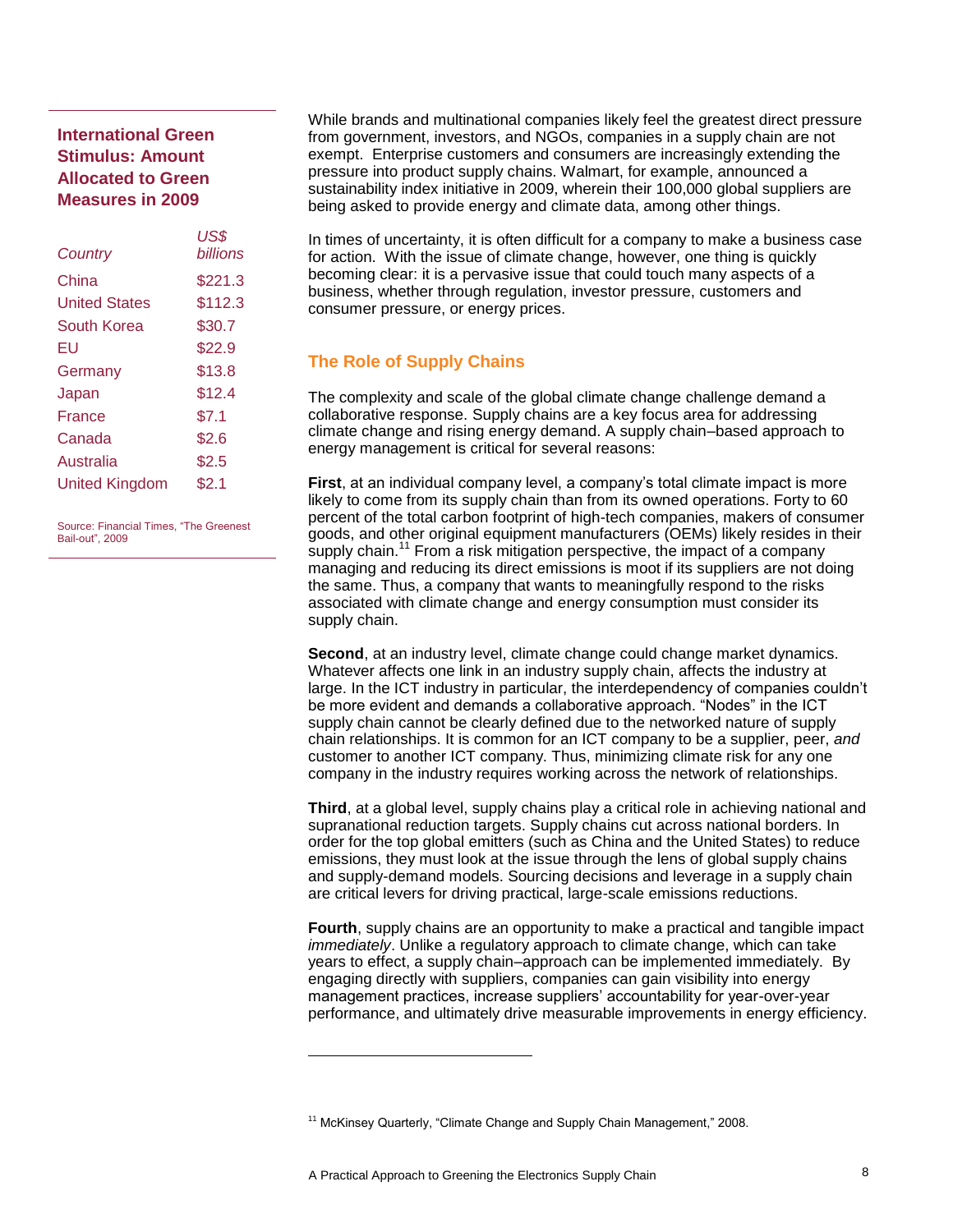This is a powerful opportunity to stimulate innovation in industry as well as reduce operational/manufacturing costs.

#### **A Call for Leadership**

The EICC is not the only member of the business community recognizing the need for action for measuring and managing carbon emissions. Under the United Nations Global Compact, 30 business leaders have challenged the business community to take "practical actions to increase the efficiency of energy usage and to reduce the carbon burden of products, services, and processes, to set voluntary targets for doing so, and to report publicly on the achievement of those targets annually."<sup>12</sup>

There are currently a handful of initiatives underway that recognize a supplychain based response. These initiatives represent a mixture of activities and focus areas, including: emissions accounting, goal setting, and reporting on impacts. A few of the most significant initiatives are summarized on the following page.

These initiatives are a step in the right direction as they all reflect an approach that looks beyond an organization's direct impacts to a broader network and related activities. At the same time, their scope of application is somewhat limited. Thus, for business to meet the challenge that's been outlined, further leadership is needed.

l

 $12$  UN Global Compact, "Caring for Climate: The Business Leadership Platform," 2007.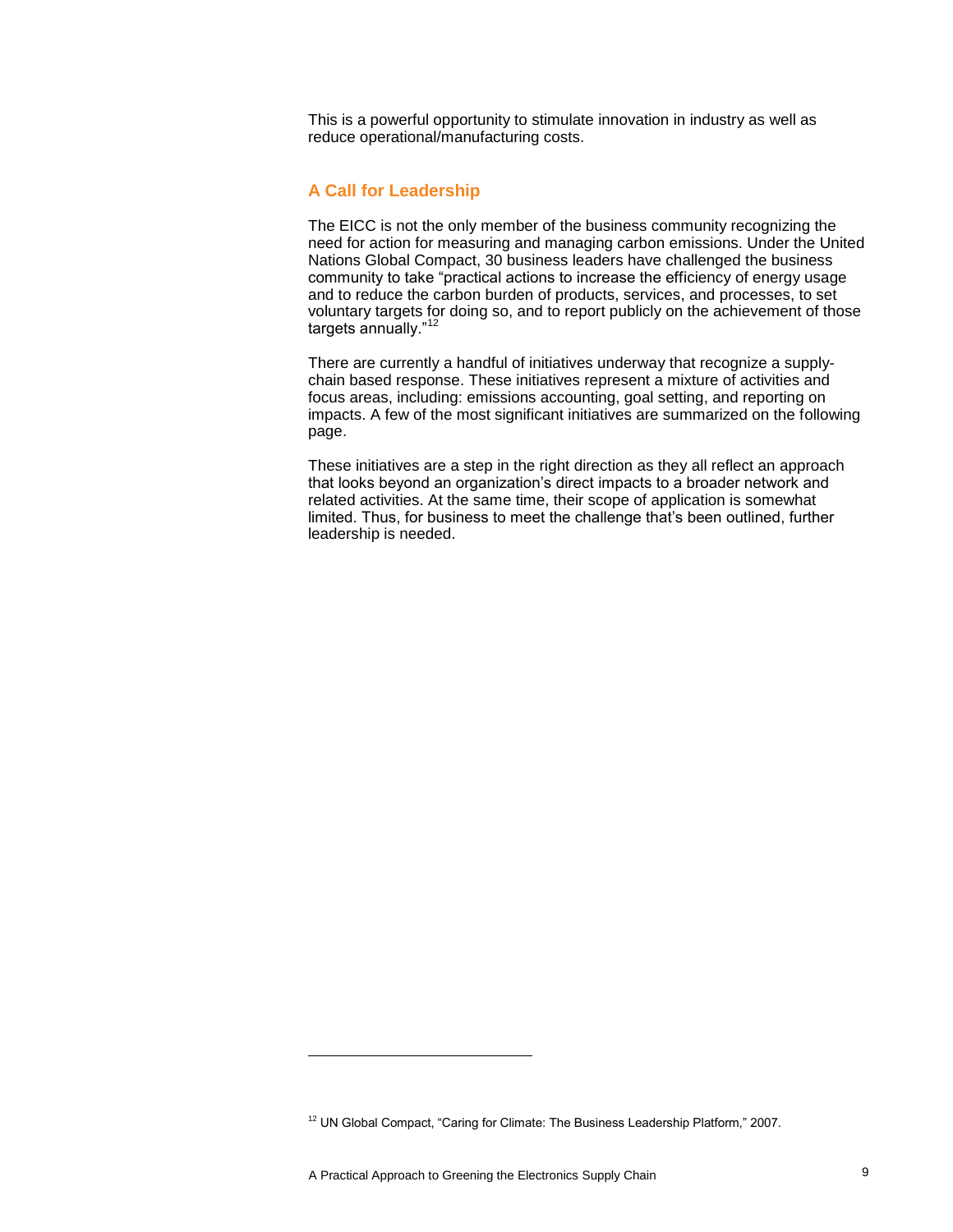## **Initiatives Focused on Climate and Supply Chains**

| <b>Initiative</b>                                                                                        | <b>Description</b>                                                                                                                                                                                                                                   | <b>Scope of Application</b>                                                                                                                                                                                                                   |
|----------------------------------------------------------------------------------------------------------|------------------------------------------------------------------------------------------------------------------------------------------------------------------------------------------------------------------------------------------------------|-----------------------------------------------------------------------------------------------------------------------------------------------------------------------------------------------------------------------------------------------|
| <b>WRI / WBCSD Greenhouse</b><br><b>Gas Protocol: Scope 3</b><br>Initiative                              | Guidelines for how to account for Scope<br>3 GHG emissions. Currently in draft form,<br>the guidelines take an LCA-based<br>approach to estimating emissions from<br>supply chain and product use.                                                   | Requires LCA and uses macro-<br>economic assumptions for estimating<br>emissions. This method is difficult to<br>apply to complex products and not<br>useful for tracking emissions reductions<br>as a result of operational<br>improvements. |
| <b>PAS 2050</b>                                                                                          | Standard for measuring embedded<br>emissions in products, reflecting<br>emissions across a product's lifecycle.                                                                                                                                      | Requires LCA and uses macro-<br>economic assumptions for estimating<br>emissions. This method is difficult to<br>apply to complex products and not<br>useful for tracking emissions reductions<br>as a result of operational<br>improvements. |
| ISO 14064, 14065                                                                                         | Specification for quantifying and reporting<br>GHG emissions and removals for<br>organizations, as well as guidance for<br>validation and verification bodies to<br>accredit GHG emissions inventories.                                              | Focused on a company's owned<br>operations; no guidance for supply<br>chain carbon accounting.                                                                                                                                                |
| <b>Carbon Disclosure Project</b><br><b>Supply Chain Program</b>                                          | Questionnaire issued to the key suppliers<br>of large multinational corporations to<br>gather information on climate risk<br>management for investors.                                                                                               | Questionnaire is written on behalf of<br>investors, and as a result, emphasizes<br>transparency around financial risks<br>rather than opportunities for operational<br>improvements.                                                          |
| <b>MIT Environmental</b><br>Assessment and<br><b>Benchmarking of ICT Products</b>                        | Assessment scheme for ICT products<br>that takes into account embedded<br>emissions and other environmental<br>metrics. The scheme is currently in draft<br>form.                                                                                    | Unclear what guidance will be provided<br>to quantify embedded emissions,<br>although it is likely to require LCA and<br>use macro-economic assumptions for<br>emissions.                                                                     |
| <b>iNEMI Eco-Impact Evaluator</b><br>Project                                                             | Process-sum based LCA methodology to<br>provide a simplified means for calculating<br>the significant environmental impacts of a<br>particular product type over its life cycle<br>stages. The framework is in draft form<br>and is in pilot stages. | Focused on a product-based LCA. It<br>will initially account for $CO2$ emissions<br>and will expand in the future to include<br>water use and other environmental<br>impacts.                                                                 |
| <b>World Semiconductor Council</b><br>and Semiconductor Industry<br><b>Association Reporting Program</b> | Tracking system for PFC emissions,<br>energy use, water use and waste in<br>semiconductor manufacturing                                                                                                                                              | Applicable to semiconductor<br>manufacturers. Includes quantitative<br>targets for energy, PFCs, water, and<br>waste.                                                                                                                         |
| <b>Climate Leaders</b>                                                                                   | Guidelines provided by the U.S.<br>Environmental Protection Agency on<br>emissions accounting for organizations.                                                                                                                                     | Focused on a company's owned<br>operations, and limited to U.S.<br>companies.                                                                                                                                                                 |
| <b>Climate Savers</b>                                                                                    | Initiative of the World Wildlife Fund to<br>promote emissions accounting and<br>adoption of reduction goals.                                                                                                                                         | Focused on a company's owned<br>operations.                                                                                                                                                                                                   |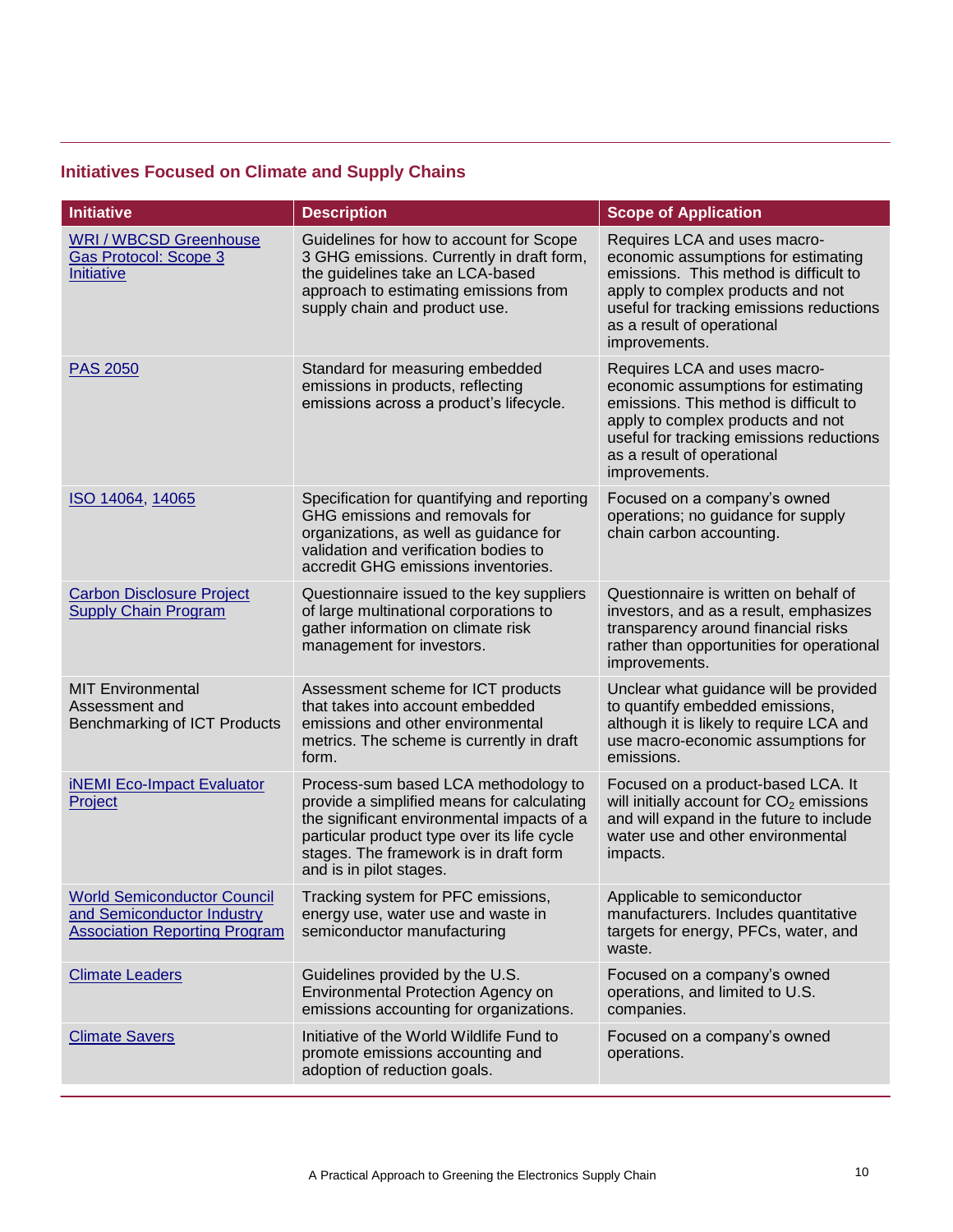# The ICT Industry's Response: A Practical Approach to Carbon Management

Many industries and government leaders are turning to the information and communication technology (ICT) industry to provide solutions for transitioning to a low-carbon economy. The ICT industry has the potential to develop and apply technologies that abate GHG emissions in other sectors and reduce annual global emissions by 15 percent by 2020.<sup>13</sup>



Source: The Climate Group, GeSI, "Smart 2020: Enabling the Low Carbon Economy in the Information Age," 2008.

Key opportunities lie in logistics, facilities, manufacturing, and power supply. For example, technology could play a key role in increasing efficiency in power transmission and distribution, reducing a facility's power consumption by managing heat and air systems dynamically. Technology additionally can help reduce fuel used in shipping through providing efficient, real-time routing information.

As the ICT industry is being looked to as a solutions provider, it must also consider its own direct impacts on climate change in order to talk credibly about emissions reductions. The manufacturing and use of electronic products, including computers, data centers, mobile phones, and telecommunications networks, currently accounts for two percent of global atmospheric emissions.<sup>14</sup> By 2020, its emissions are projected to double and account for three percent of global emissions today. $1$ 

Direct emissions from the ICT industry, while small relative to the industry's potential to reduce global emissions, cannot be ignored. The majority of emissions in the upstream and downstream ICT supply chain are tied to energy consumption. This includes energy consumed during product use, as well as

l

"Although the electronics sector only accounts for two percent of global greenhouse gas emissions, proactively managing our own emissions reduces operational expense, helps establish a methodology for other industries to consider, and is the right thing to do."

**Ted Reichelt Intel Corporation**

<sup>&</sup>lt;sup>13</sup> The Climate Group, "Smart 2020: Enabling the Low Carbon Economy in the Information Age," 2008.

<sup>&</sup>lt;sup>14</sup> McKinsey Quarterly, "How IT Can Cut Carbon Emissions," 2008.

 $15$  Ibid.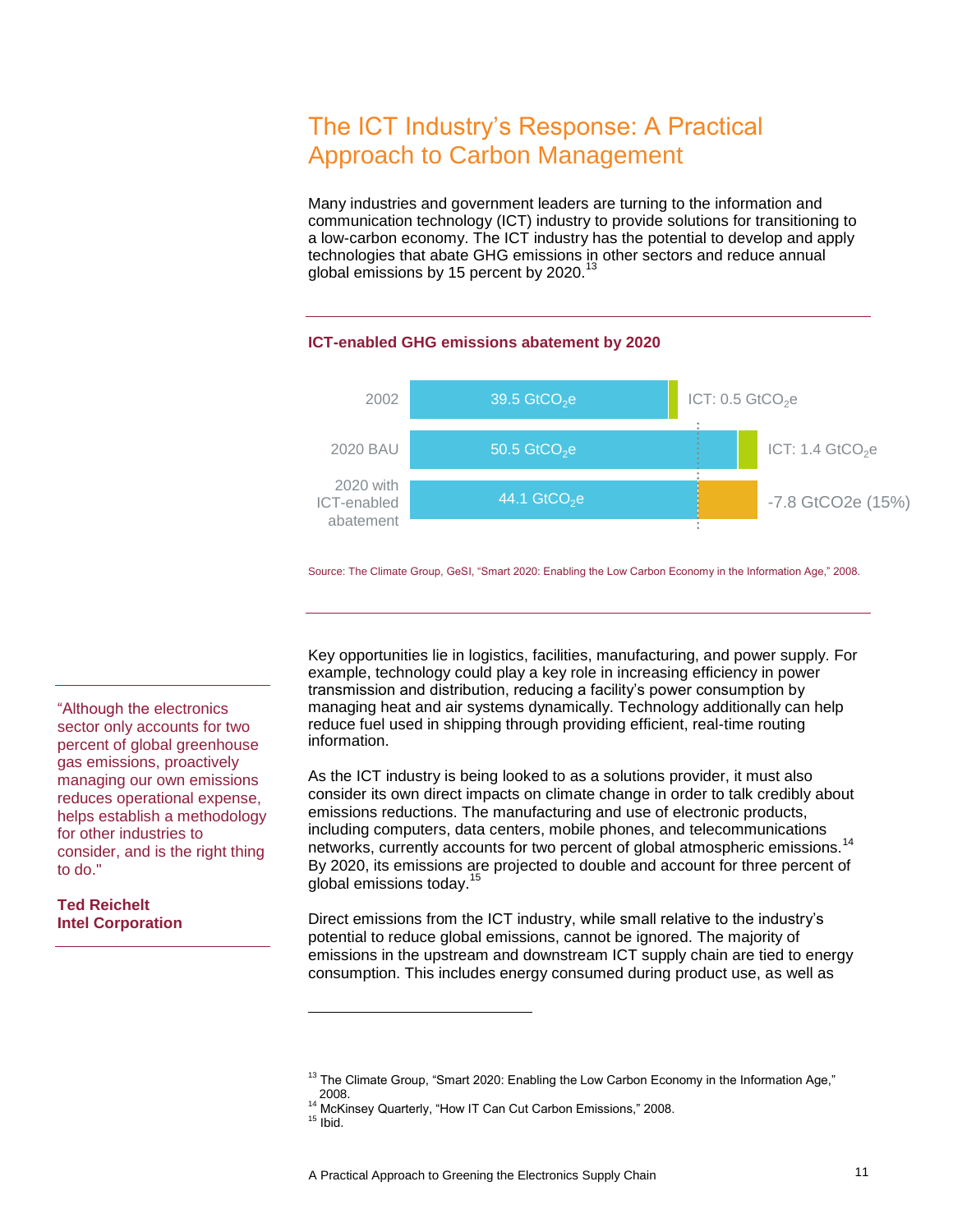energy consumed to manufacture, transport, and store the product before it reaches a consumer.

ICT companies are limited in their ability to reduce the energy impacts associated with product use. Beyond designing products for energy efficiency, companies often have very little ability to change consumers' product use habits. The ICT supply chain, however, presents a clear opportunity to reduce the industry's impact.

#### **About the ICT Supply Chain**

The supply chain for any given electronics product can include hundreds of companies. This is primarily due to the complex nature of electronic products. Unlike a garment (e.g., shirt), an average laptop computer consists of hundreds of individual parts that must be sourced and assembled according to precise specifications. These parts come from all over the world. The following illustrative supply chain map gives an indication of the complex web of relationships involved in the ICT supply chain.

#### **Simplified Supply Chain Map for an OEM**



It is important to note that a significant portion of the ICT supply chain resides in developing countries where environmental impacts, such as GHG emissions, are particularly concerning to stakeholders. Non-OECD countries, for example,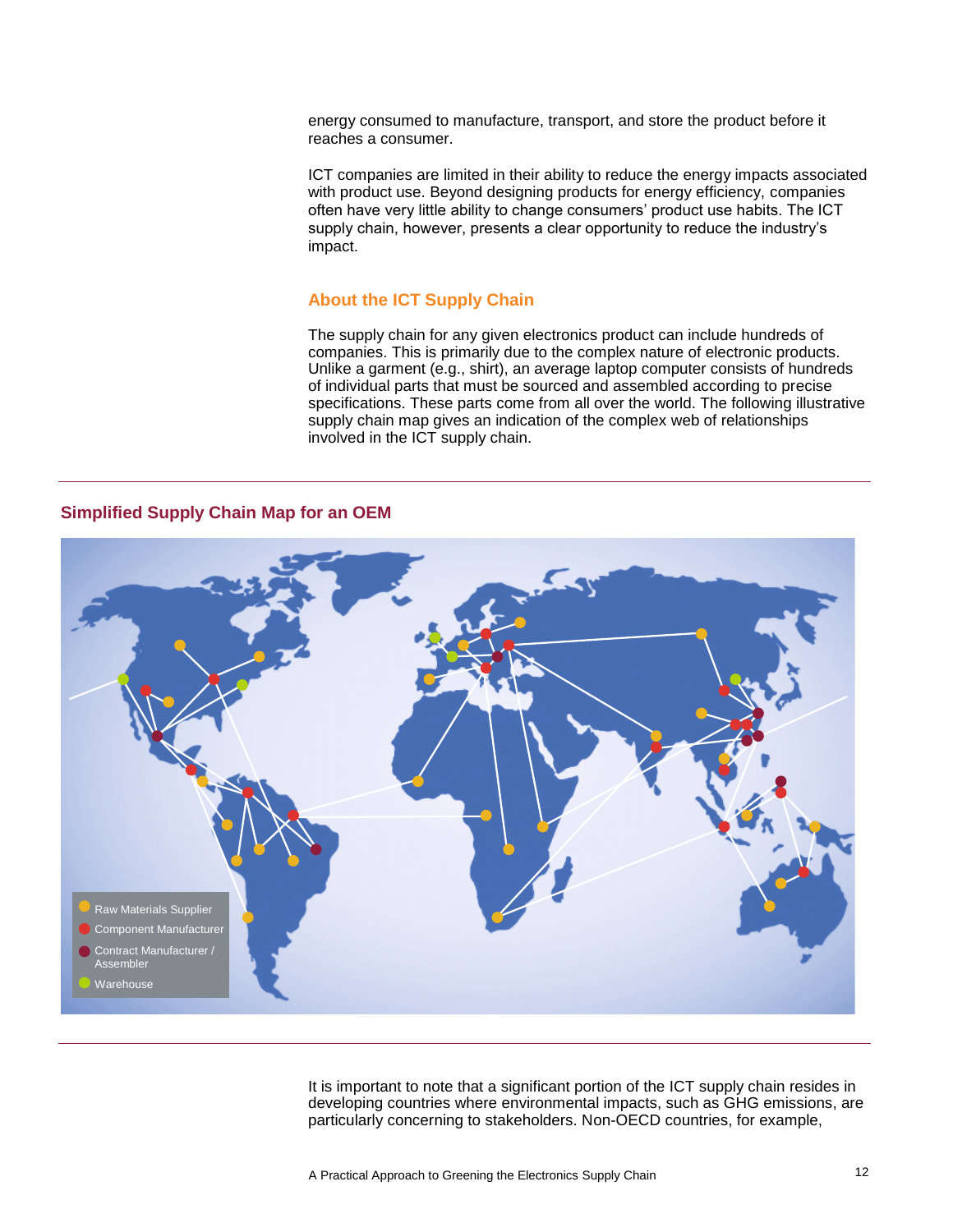account for 90 percent of the projected increase in energy demand between 2008 and 2030.<sup>16</sup>

The EICC's Validated Audit Process, which detects overlap in the manufacturing supply base of OEMs (or "brands") and contract manufacturers, has consistently found the greatest number of major, direct suppliers to EICC members to be in China. China also represents one of the most GHG intense economies in the world. Cutting energy waste in China could reduce global energy demand by five percent.<sup>1</sup>

Thus, addressing climate change and energy consumption in the ICT industry requires collaboration across vast supply chain networks, particularly in developing countries where environmental impacts are potentially greatest and the supply chain has a significant presence.

### **The EICC Carbon Reporting System**

Since its inception in 2004, the EICC has demonstrated a commitment to improving social and environmental conditions in the electronics industry. With over five years of experience collaborating around a common Code of Conduct and supplier engagement model, the EICC turned to the supply chain to address the challenge of climate change and rising energy consumption.

The EICC envisions a world where standardized emissions data is easily, efficiently, and accurately passed between companies up and down the supply chain, thereby increasing transparency around climate risks and spurring business-to-business collaborations on emissions improvement.

To that end, the EICC partnered with BSR in 2008 to develop a standardized system for ICT companies to measure and report carbon emissions and energy data across the supply chain. Over the course of 12 months, the EICC and BSR conducted desk-based research and interviews with industry and climate experts to assess the state of carbon measurement and reporting in the ICT sector, leading practices, and third-party standards and initiatives. Based on this work, BSR led the EICC through a consensus-based process to design and develop the EICC Carbon Reporting System.

#### **OBJECTIVES**

l

EICC set out to design a system to spur global action on energy measurement and management. Specifically, the EICC aimed to design a system that would:

- » Increase transparency of carbon and energy data in the ICT supply chain by providing a standard, open, and verifiable method for sharing data among companies.
- » Increase efficiency for sharing data by eliminating redundant or conflicting requests for carbon and energy data.
- » Empower companies in the supply chain to measure their carbon and energy impacts and risks.
- » Create actionable information by focusing on measurable facility and enterprise data that reveals potential improvement opportunities.

"Hewlett-Packard views this system as valuable because it supports standardized, consistent, comparable, scalable and reliable reporting among suppliers to advance transparency and accountability across the industry."

**Jay Celorie Hewlett-Packard**

<sup>&</sup>lt;sup>16</sup> International Energy Agency, "World Energy Outlook 2009," 2009.

<sup>&</sup>lt;sup>17</sup> McKinsey, "Curbing Global Energy Demand Growth: The Energy Productivity Opportunity," 2007.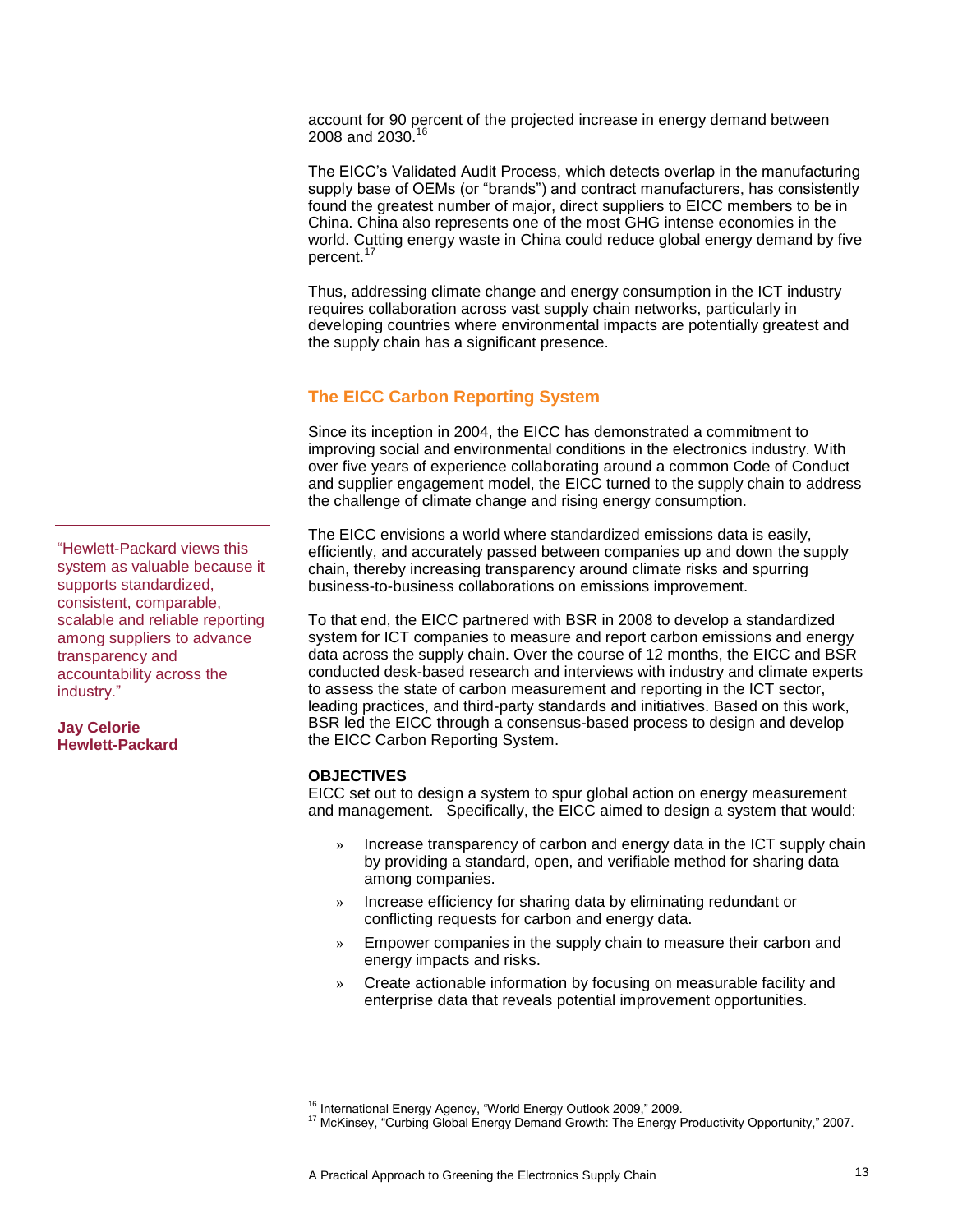- » Increase awareness of the risks associated with weak carbon and energy management.
- » Expand data collection to include other environmental impacts, such as water use, waste generation, and recycling.

These objectives reflect the EICC's belief that what gets measured gets managed. Thus, while the system's immediate objectives were gathering data and increasing transparency, the EICC ultimately strives to inspire practical improvements and investments in energy efficiency.

#### **ASSUMPTIONS**

In developing the Carbon Reporting System, the EICC agreed on several common definitions and assumptions.

First and foremost, the EICC recognized "supply chain emissions" as the emissions associated with creating a product, including the emissions associated with manufacturing, transportation, and storage but *not* those associated with product use. To calculate supply chain emissions, we believe that each company can asks its direct, or "Tier 1," suppliers to report emissions, and its direct suppliers can ask their direct suppliers to report emissions, and so on throughout the supply chain, enabling the EICC to eventually calculate and report on manufacturing emissions across the entire supply chain.

Secondly, the EICC believes that gathering observed emissions data (or data measured based on annual energy and fuel consumption) will improve performance. This belief stands in contrast to the other common way of studying supply chain emissions: an approach based on a life cycle analysis (LCA) or economic input-output (EIO) assessment of a product that leverages modeled, rather than observed data. LCA-based approaches are useful for identifying major emissions or energy hot spots in a product's life cycle, but improving performance requires direct engagement with suppliers at a facility level. In particular, an approach based on gathering observed data provides the following advantages:

- » *Data accuracy.* Data based on actual energy and fuel consumption at a facility -level reflects unique operating conditions, including efforts to increase energy efficiency or changes in the energy mix powering a facility. Also, it minimizes the need to use modeled data based on macroeconomic assumptions.
- » *Applicability across product line.* An approach based on supplier engagement enables a company to identify carbon and energy risks that cut across product lines, as opposed to being product-specific. Since ICT companies can have thousands of product lines, this approach can be more efficient for managing carbon and energy risks as well as identifying opportunities to reduce costs.
- » *Supplier ownership.* By putting measurement into the hands of the supplier, the system creates incentives for the supplier to become more aware and improve carbon and energy efficiency while reducing operating costs. While skilled experts can use secondary data to model cradle-to-grave emissions and identify hot spots, the use of models does not enable nor encourage suppliers to become aware of their emissions or strive for operational improvements.
- » *Propagation.* This method can spread to multiple tiers of suppliers, eliminating the need for subjective boundaries.

―NVIDIA is a fabless semiconductor company that collaborates with its suppliers to manufacture products. It is important for us to support joint industry initiatives that provide suppliers with the tools to become more efficient in their energy and water usage at a factory level."

**Marsha Ali NVIDIA**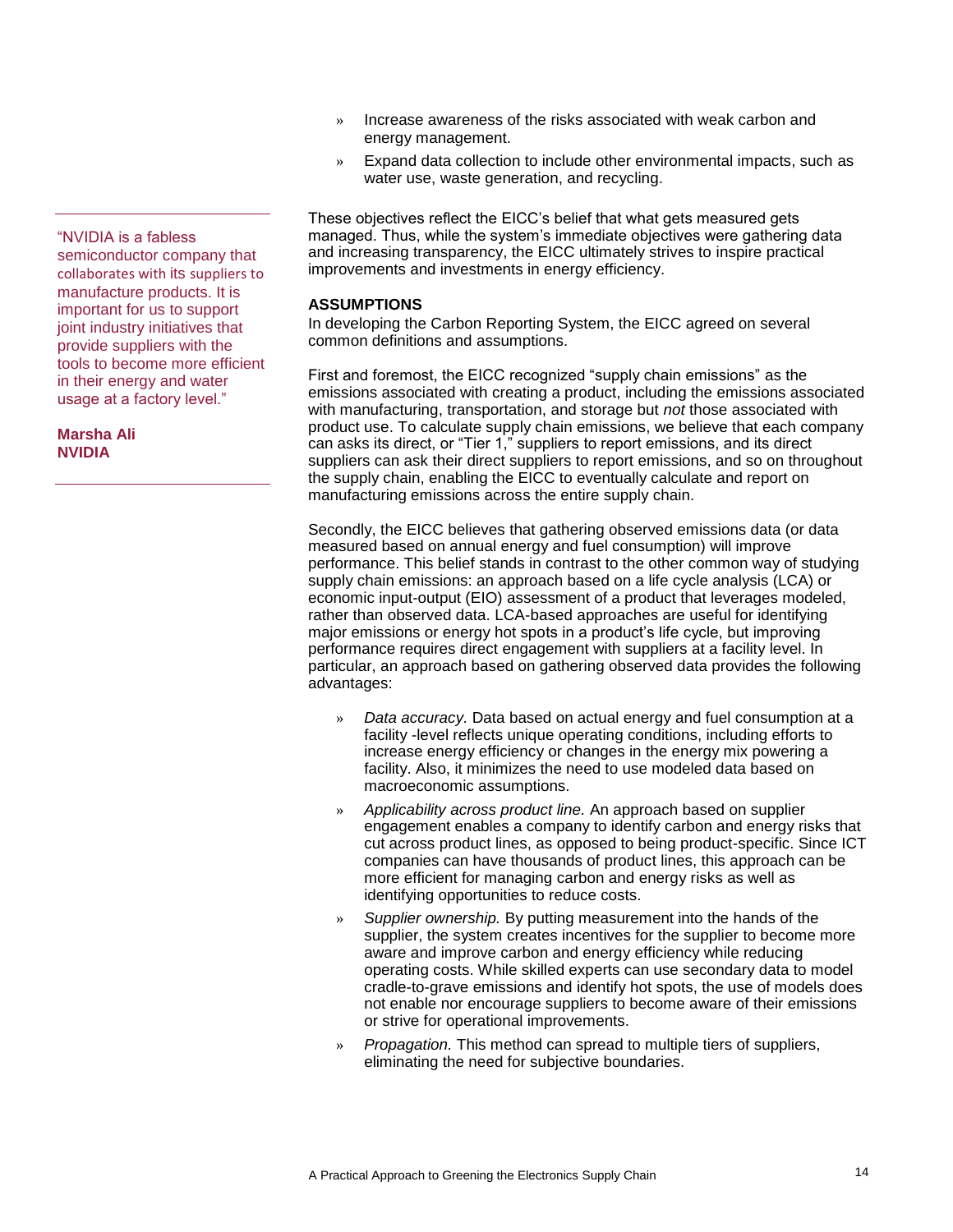## **Carbon Reporting System: How It Works**



#### **SYSTEM DESIGN**

Based on the objectives for the System, the EICC designed the Carbon Reporting System around two key components:

- 1. *Enterprise Reporting Questionnaire.* A required, standardized questionnaire for reporting relevant emissions data.
- 2. *Emissions Calculator.* An optional, easy-to-use tool for calculating a company's emissions based on facility-level energy and fuel consumption data. The calculator is consistent with the approach outlined by the Greenhouse Gas Protocol Corporate Accounting Standard.

For both components, the EICC's top priority was to make it easy for companies to participate and respond. As a result, the EICC intentionally focused the questionnaire on gathering only the most relevant and useful data, avoiding unnecessary questions. The EICC also invested in providing the best-available emissions factors and unit conversions so that companies who were new to carbon footprinting would be successful. This had the added benefit of ensuring companies new to carbon footprinting were following generally accepted protocols and emissions calculations.

To encourage widespread participation, companies were invited to complete the questionnaire even if they had incomplete or uncertain results, provided that they estimate how complete their data is and how confident they feel about it. Such disclosure encourages continuous improvement in data quality and comprehensiveness, and gives context to business customers that analyze and use the data to attribute emissions.

The EICC designed a process for gathering data on an annual basis. The process was designed to leverage a third party to aggregate supplier lists and detect overlap. The third party asks a supplier once, rather than multiple times, to complete the questionnaire and satisfy their enterprise customers' requests for emissions data. A third party was deemed necessary to protect the commercial sensitivity of customer-supplier relationships.

In the end, the system was designed to serve both as a resource companies can use to track their own data, as well as a tool they can use to report data to business customers. As the system is used by more companies, the standardized reporting questionnaire will drive increased efficiency and transparency in carbon reporting.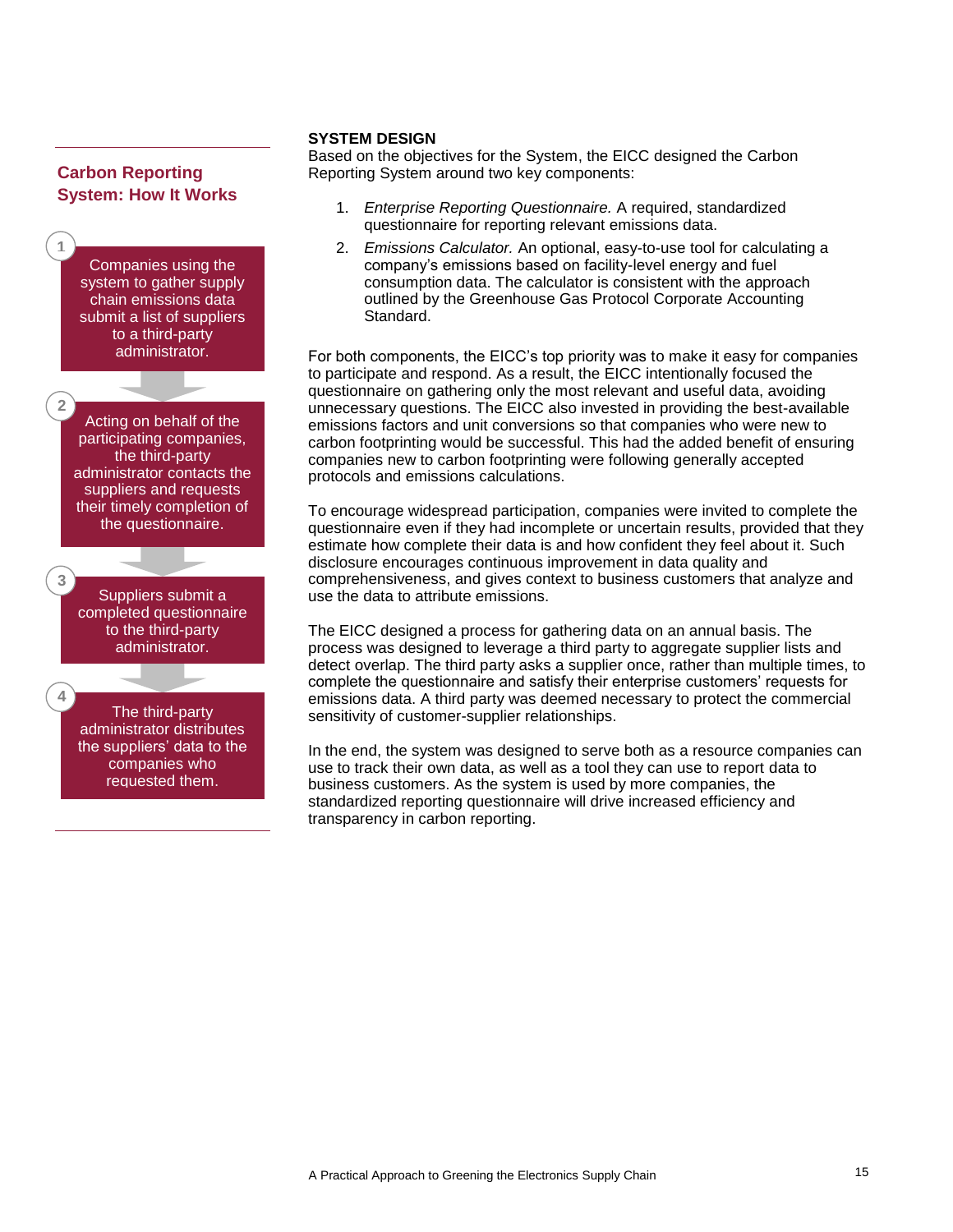# Pilot Findings

## **Pilot Design**

## **Results: By the Numbers**

**12** companies queried their suppliers

**375** 

suppliers were nominated for inclusion,

**280** 

of which were unique companies (removing duplicate submissions)

# **73**

suppliers submitted a questionnaire to be shared with at least one enterprise customers

On average, a supplier shared their questionnaire with

**3.3**  companies Several EICC members piloted the system by releasing a web-based version of the questionnaire and emissions calculator to a subset of their supply chain. All direct suppliers representing more than 80 percent of a company's total supplier spend were potential recipients because of their strategic importance to participating companies. A third-party administrator oversaw the distribution of the questionnaire to 280 suppliers; suppliers were given 90 days to respond.

The EICC also provided a series of webinars to help suppliers understand the importance of reporting their data. The webinars also provided a tutorial on how to calculate carbon emissions, and answered supplier questions.

## **Analysis of the Questionnaires**

The EICC Carbon Reporting System received 73 questionnaires back from suppliers, a 26 percent response rate from the 280 unique suppliers. Responses reflected the following:

- » 78 percent of companies that submitted a questionnaire included emissions data. The remaining 22 percent of responding suppliers did not provide figures for their Scope 1, 2, or total emissions. Several participating companies stated that they felt their emissions data was commercially sensitive information. Other companies stated that it was difficult to use the web-based interface for answering the questionnaire.
- » 73 percent of companies that submitted a questionnaire provided data on electricity use. Of these, 32 percent (17 companies) claimed to have purchased electricity from renewable sources, and 16 percent (12 companies) claimed to have generated electricity on-site from renewable sources (e.g. solar).
- » 71 percent of companies that submitted a questionnaire answered questions about carbon management. Of those, 69 percent (36 companies) claim to have an emissions reduction target or energy efficiency goal. Targets reflected a mixture of absolute reduction in emissions and reduction of emissions per product unit, and ranged from a 0.1 percent absolute reduction to a 33 percent normalized reduction by 2012.
- » 58 percent of responding companies claimed to have made measurable progress toward their energy efficiency goal.
- » Responding companies have been measuring their annual GHG emissions for an average of 3.4 years, and a median of 2 years. This includes 21 companies who claimed to not previously measure their emissions, and 19 companies who have measured their emissions for over five years.
- » Over 70 percent of companies that submitted a questionnaire disclosed operational information, such as global revenue, number of workers, and square footage of operations, which can be used to normalize their emissions data.
- » 66 percent of responding companies provided data on water consumption.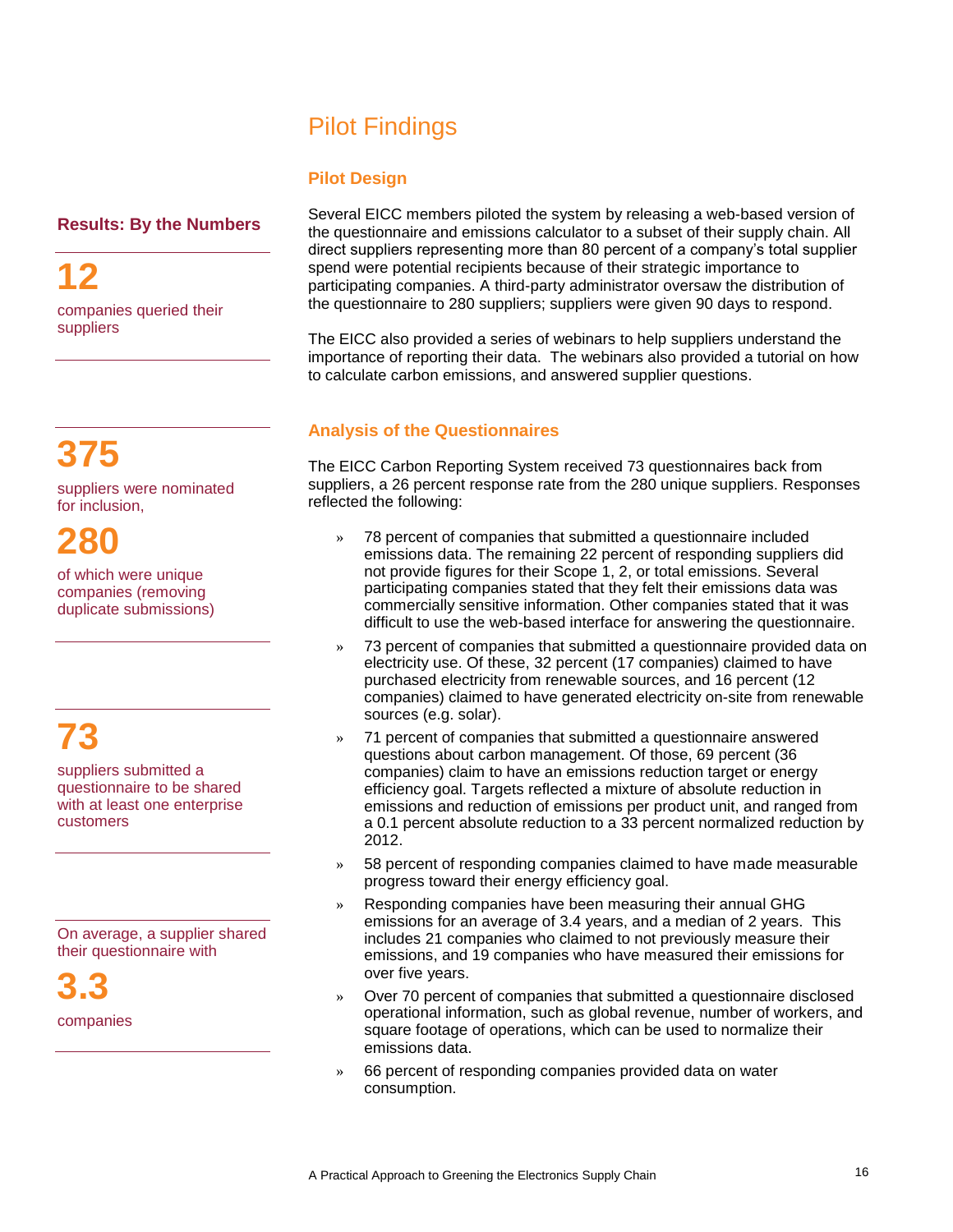In analyzing the data collected, the EICC looked for patterns and trends among supplier responses. Large gaps in the data set prevented extensive quantitative analysis on emissions hot spots in the supply chain. However, the following trends were noted:

- » **Reported data needs qualitative explanation.** Companies reported that the emissions data represented in their questionnaire reflected anywhere from 5 percent to 100 percent of their estimated total footprint. We can infer from this that companies are knowingly reporting incomplete data sets. Therefore, a qualitative explanation of what is being reported is necessary to provide context and a more complete picture of the data. However, in the interest of promoting emissions reduction, it is more desirable for companies to report with explanation of their dataset than to wait until reporting is an exercise in perfection.
- » **Emissions and energy data needs to be reported in both absolute**  and normalized terms. It's important to assess data in both absolute and normalized terms, as no single metric gives a complete picture. Absolute emissions are important for tracking overall contributions to climate change. Scientists have projected that absolute annual emissions need to plateau by 2020. Yet, as companies grow and acquire other companies, their absolute emissions are likely to grow despite their best effort to increase efficiency. Thus, reporting emissions in normalized terms (such as tons of  $CO<sub>2</sub>$  per dollar revenue) is useful for tracking yearover-year improvements.
- » **Multiple requests for a supplier's data increase the likelihood of a response.** As suppliers were asked to complete the questionnaire, we observed a direct correlation between number of requests and likelihood of responding. While 100 percent of suppliers that received requests from seven customers responded to the survey, only 23 percent of suppliers that received requests from a single company did so.
- » **The shared approach to gathering data created efficiencies.** As demonstrated by the fact that one supplier shared its completed questionnaire with seven companies, there is value to working through a single system to collect emissions data. A single system also reduces the pressure on suppliers, saving them time, costs, and other resources. It also facilitates more direct conversations and sets the stage for more effective training and capability building.

#### **Comparison to the Carbon Disclosure Project**

In addition to analyzing the complete questionnaires, we looked at submissions by the same companies to the CDP supply chain initiative. This analysis was intended to understand whether the EICC Carbon Reporting System was achieving our objective of spurring *more* companies to measure and report their carbon footprint than would have otherwise. This analysis found that:

» **The EICC is reaching new companies in the supply chain.** Of the 280 companies queried by the EICC, 208 had not been contacted by CDP as part of the corporate reporting or supply chain reporting initiatives. Of the 75 suppliers that submitted an EICC questionnaire, slightly more than half were companies not previously contacted by CDP.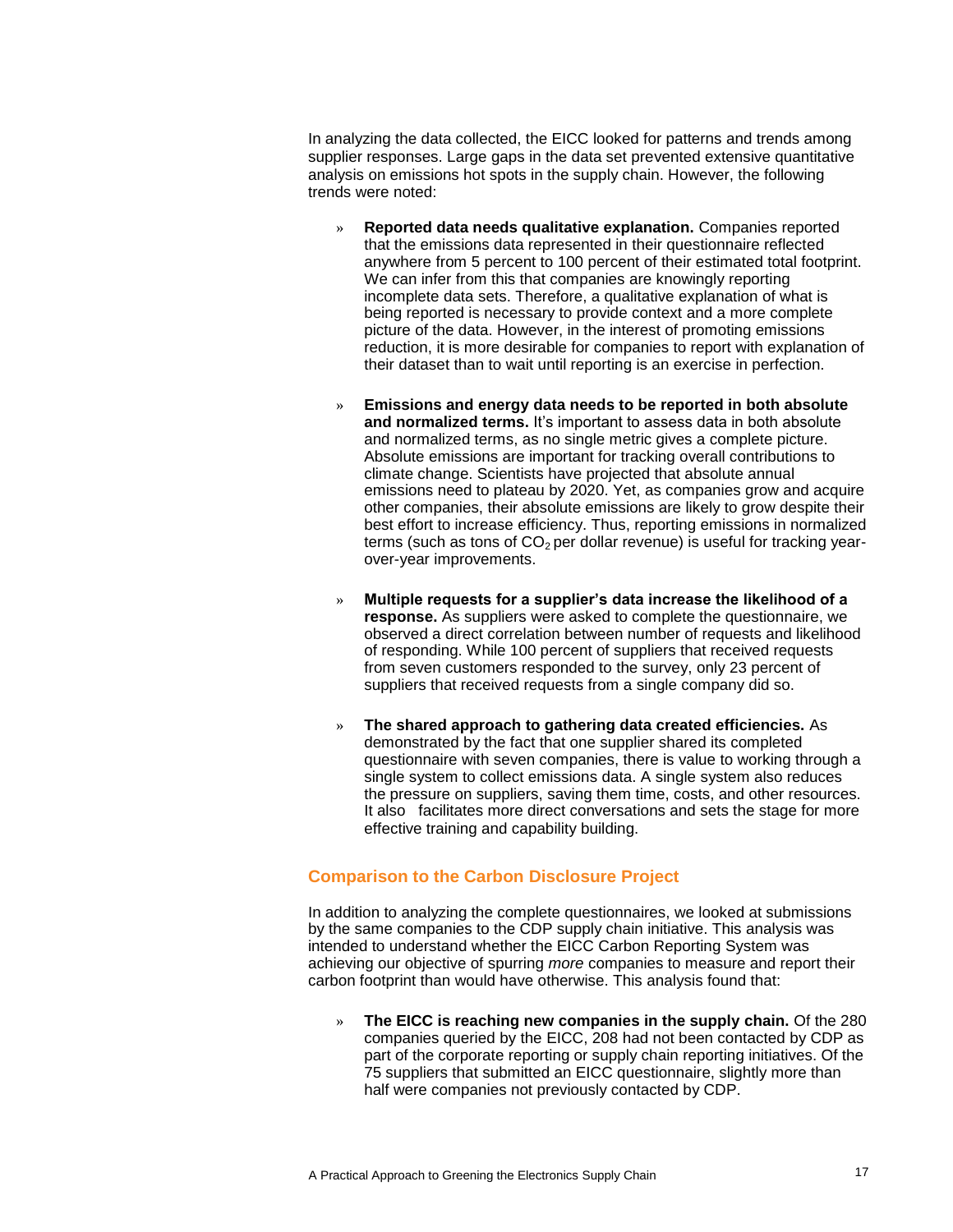» **Companies that already respond to CDP were less inclined to respond to the EICC request.** Seventy-two companies that responded to the CDP request were also queried by the EICC. Only half of these companies responded to the EICC. Some companies chose not to respond because they felt it was redundant with the CDP initiative.

As an industry group, we are committed to eliminating redundancy in individual company efforts and are exploring ways to collaborate with CDP to achieve our shared objectives.

#### **Process and Implementation Challenges**

The final part of our analysis of the pilot looked at the System design and support. A brief survey was distributed to all responding participants (78); 77 participants responded. Key observations included that:

- » **Online interface was difficult to use.** Only 31 percent of respondents felt the system was easy to use. Another 32 percent felt neutral on the topic, and 38 percent did not find the system easy to use. Anecdotally, we have heard that the online interface was not intuitive and was too complicated. Eight companies claimed that the system was so complicated they were unable to respond.
- » **Multilingual interface and support is critical.** Over thirty percent of respondents cited language as a barrier to participation, including a handful of companies that did not participate at all as result. The System's online interface could be translated into over 20 languages, but training materials were provided in English and simplified Chinese, and day-to-day support was only available in English.
- » **Additional training is needed.** While many companies took advantage of the guidance materials and webinars that were made available, 33 percent of survey respondents cited a lack of knowledge or training as a key barrier to participation.

This feedback provides important context for analyzing the response rate and aggregated data. The EICC is committed to implementing changes to the System in the coming year to improve the reporting process. Specific opportunities include:

- Streamlining the online interface or moving to a simplified system for submitting completed questionnaires
- » Providing additional training and coaching
- » Starting the annual reporting process earlier to provide suppliers more time to respond
- » Provide support in additional languages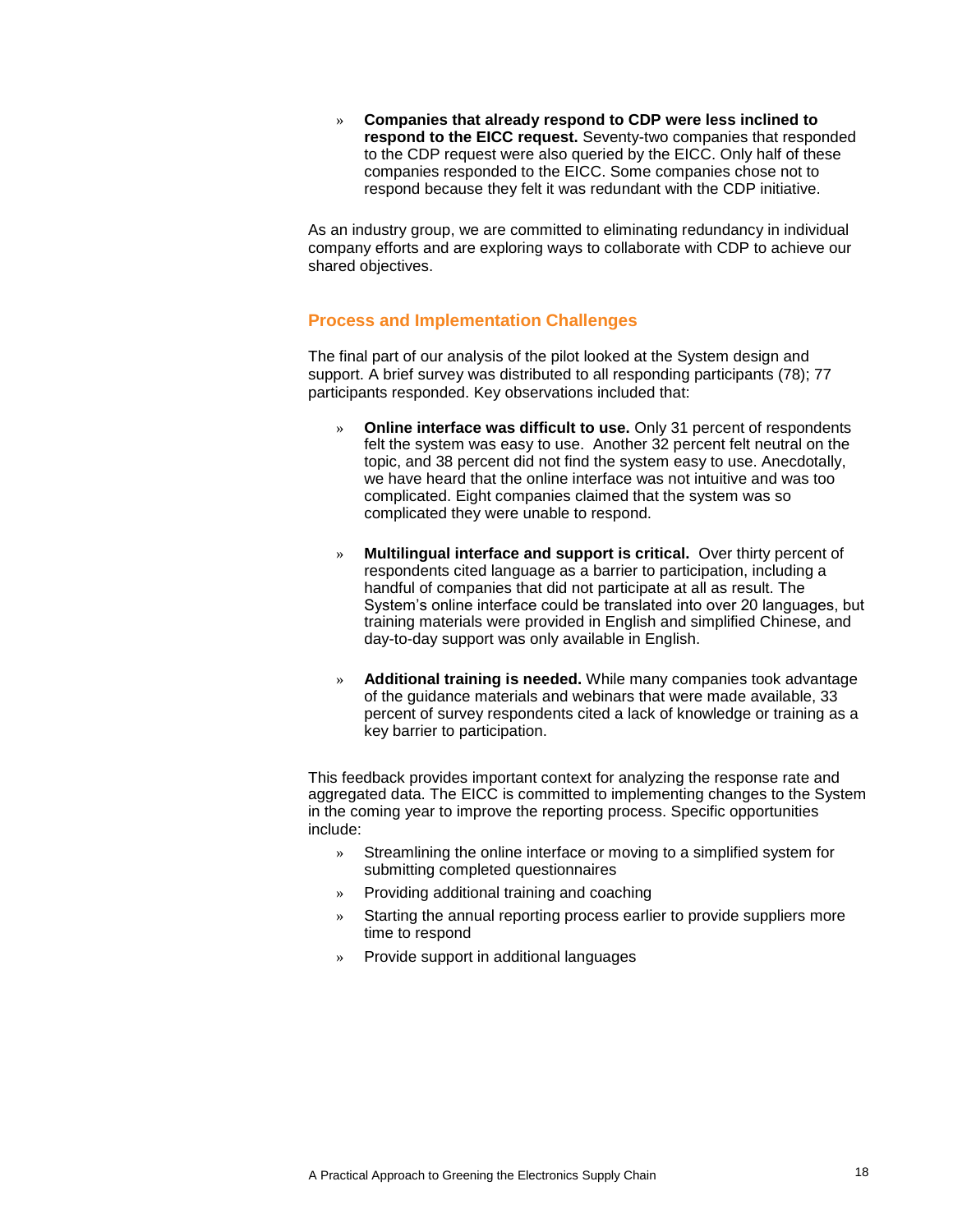# A Path Forward

As the Carbon Reporting System pilot demonstrated, knowledge and data on carbon emissions is still nascent. Businesses that work collaboratively to gather data and identify practical solutions will be best positioned to effectively manage and reduce the risks and costs associated with climate change and rising energy demand. As businesses and other industry groups continue down the supply chain emissions reporting path, they should learn from the EICC's experience and future plans.

#### **Opportunities and Recommendations**

Through its piloting of the Carbon Reporting System, the EICC recognizes many barriers that must be overcome to achieve its vision for standardized, efficient reporting of emissions data across the ICT supply chain. These barriers present several opportunities for enhancing the EICC's efforts going forward:

#### » **Invest in training and capability building.**

*Barrier:* Suppliers do not believe they have the capability to measure and report their operational emissions.

*Recommendation:* Customers requesting data need to continue to provide training resources and capability-building opportunities. They could provide tools that make emissions management and measurement easier, refer suppliers to local consultants who can provide assistance, and coordinate trainings on carbon accounting. Customers must lead by example. Completing the EICC Carbon Reporting System questionnaire and participating in initiatives like the Carbon Disclosure Project and the U. S. EPA's Climate Leaders program demonstrate that carbon measurement and reporting is important and feasible.

#### » **Establish a clear business case for carbon reporting.**

*Barrier:* Suppliers do not see carbon management or reporting as a risk nor an expectation of doing business. Suppliers do not see the potential business benefit to sharing carbon data and managing carbon.

*Recommendation:* For suppliers to voluntarily disclose their data, the demand for data needs to be explained by their customers. Suppliers are overwhelmed by a deluge of redundant and sometimes contradictory requests for data. Customers' requests can be standardized to reduce supplier burden, with a clear explanation of confidentiality procedures and how the information will be used.

Customers must individually take steps to demonstrate their commitment and interest in carbon management. Some steps could include integrating carbon reporting expectations into a supply chain management program, such as quarterly business reviews, training activities, and contracts. Customers could provide incentives for supplier reporting on emissions or actions to reduce emissions, including identifying and rewarding suppliers that are minimizing emissions.

#### » **Establish a standardized approach to emissions allocation.**

*Barrier:* Network complexity, including process loops (e.g., companies can both buy from and supply each other), blurs the distinction between business and end users. The end points of supply and demand are not always clear. These circumstances make prescribing meaningful allocation and boundary rules difficult.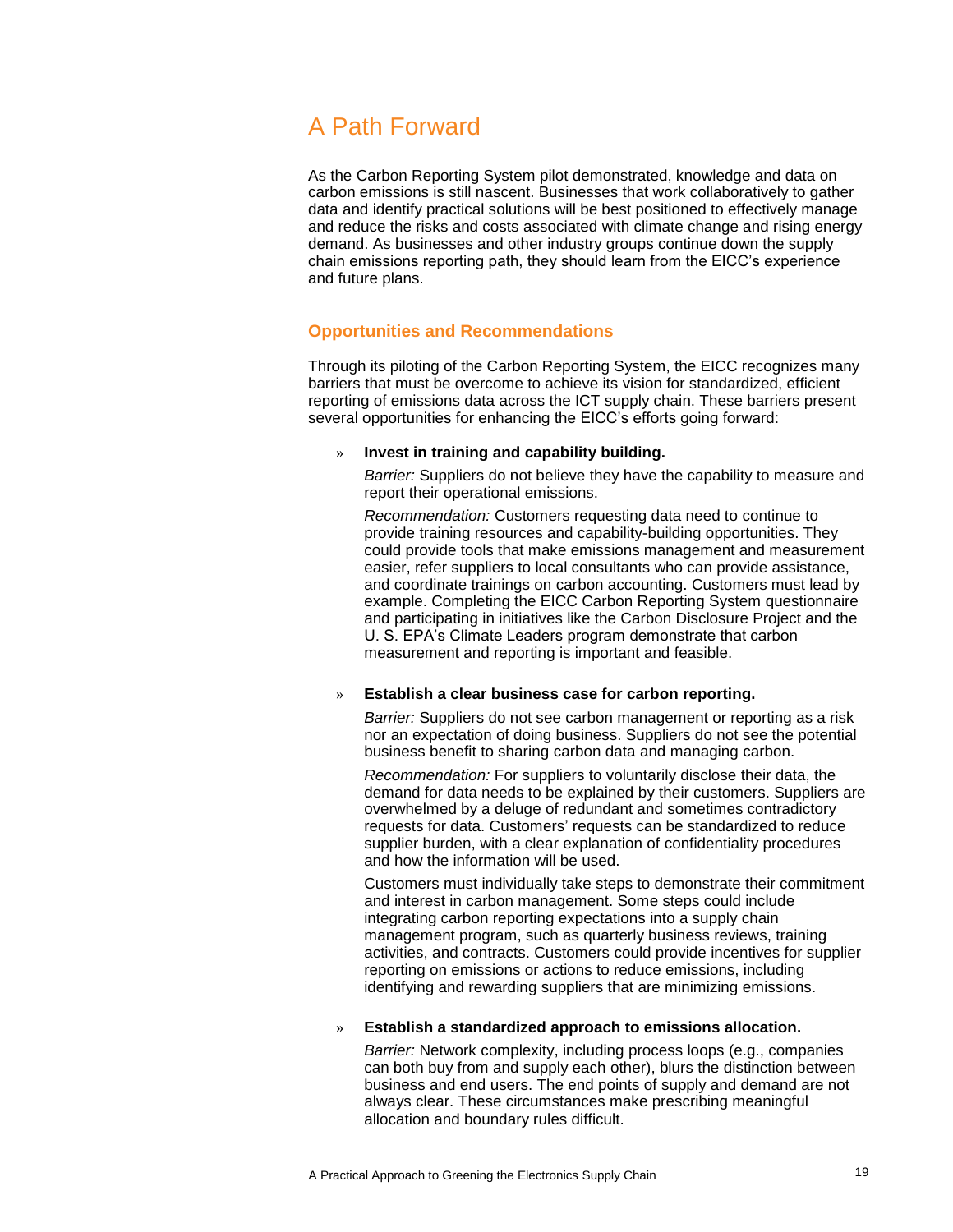*Recommendation:* Through groups like the EICC, industry supply chains need to establish common rules for allocating emissions across operations, business models, and multilayer supply chains. The EICC believes the best method in the ICT industry is to allocate emissions proportionally based on a company's spend with a supplier relative to the supplier's total revenue. For other industries, this approach may be less applicable. Working together with stakeholders in the field, such as the World Resource Institute, companies need to agree on a straightforward, consistent methodology for their sector that they can implement.

#### » **Drive on-the-ground improvements in energy efficiency.**

*Barrier:* Suppliers that are new to tracking GHG emissions and energy consumption are not likely to take the next step of investing in energy efficiency initiatives. Access to capital and lack of technical skills and knowledge are among the key reasons that energy efficiency doesn't automatically follow GHG and energy measurement.

*Recommendation:* Brands and other companies sourcing products have a specific role to play in spurring suppliers to leverage their measurement activities toward the ultimate goal of increasing energy efficiency and reducing energy consumption. Brands should:

- *-* Build supplier awareness of the linkage between GHG emissions and energy efficiency and the inherent cost savings
- *-* Connect suppliers with diagnostic tools and professional energy service companies that can conduct energy audits and help identify key opportunities for investment
- Ask suppliers to set energy efficiency targets and provide incentives for improved performance

#### **Next Steps for the EICC**

The EICC believes it is important for companies to measure and report their supply chain emissions. Working with suppliers to track emissions reveals opportunities to improve operational performance in a way that's good for both business and the environment and can therefore be sustained over time.

The EICC also believes our approach is a logical first step toward the goal of robust accounting for emissions across the ICT supply chain. Learning from the pilot in 2009, we plan to revise and expand the EICC Carbon Reporting System to gather more carbon emissions data from customers and suppliers in 2010. We expect this to include changes to our outreach strategy, processes, and support provided to suppliers who are new to carbon accounting.

In addition, the EICC aims to influence the evolution of the emissions accounting practices. The EICC will continue discussions with the Carbon Disclosure Project, World Resource Institute / World Business Council for Sustainable Development, and the Sustainability Consortium toward the goal of promoting practical, standardized solutions for reducing climate risk and managing energy consumption. The EICC is concerned that some of these emerging standards will be impractical and fail to drive the on-the-ground improvements in energy efficiency that are critical to an effective global response to climate change and rising energy consumption.

Finally, the EICC is very interested in expanding our focus to encourage real emissions reductions and evaluate related sustainability issues, such as water scarcity and resource conservation. In 2009 our questionnaire included two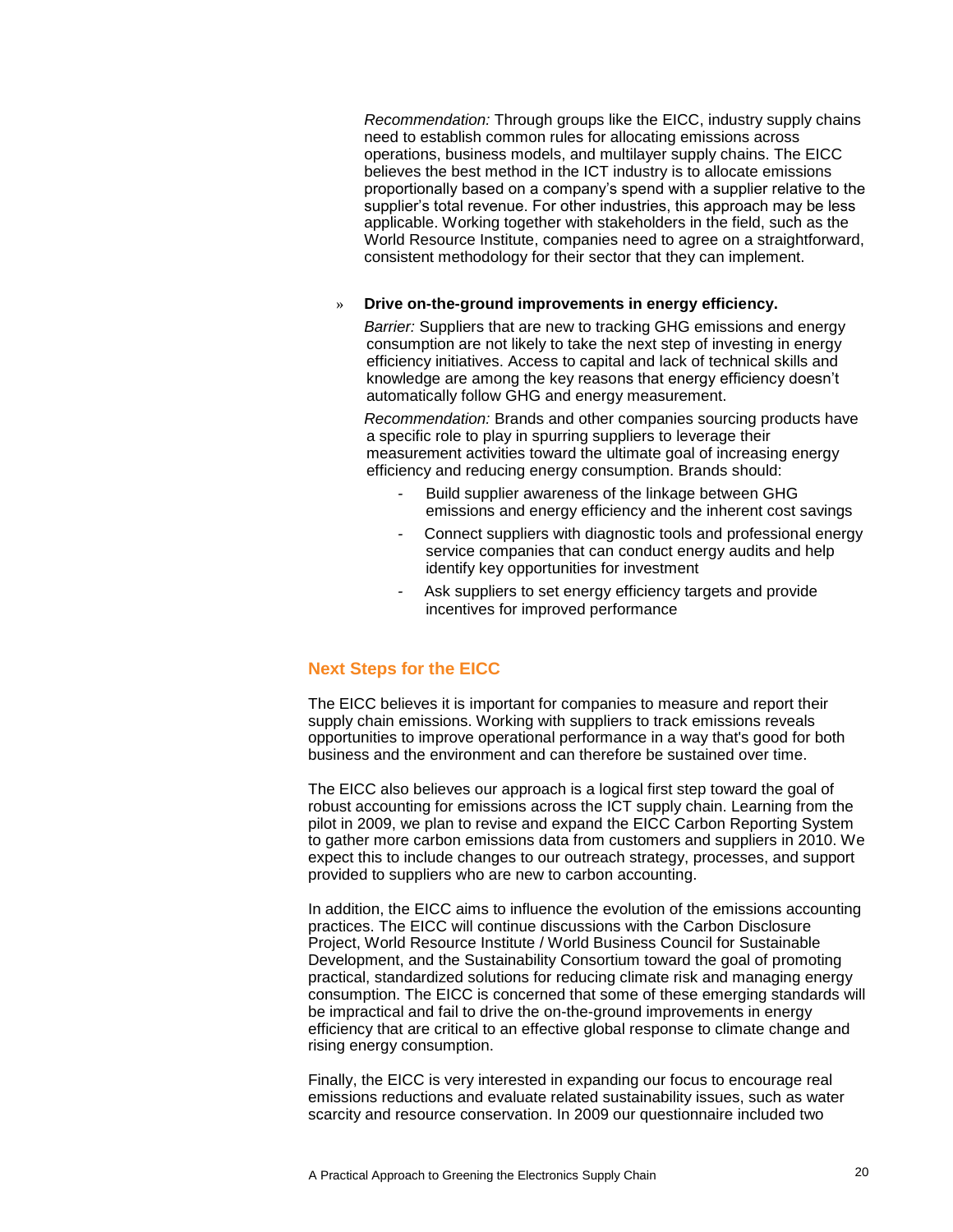questions about water use as a precursor to a more robust set of questions around water management practices. In the coming years, the EICC plans to expand the System to drive transparency and increase understanding around water and other environmental issues. In addition, the EICC is exploring ways to provide training to suppliers on energy efficiency and emissions management.

Taken together, the EICC believes these activities are critical to increasing the sustainability and competitiveness of the electronics supply chain.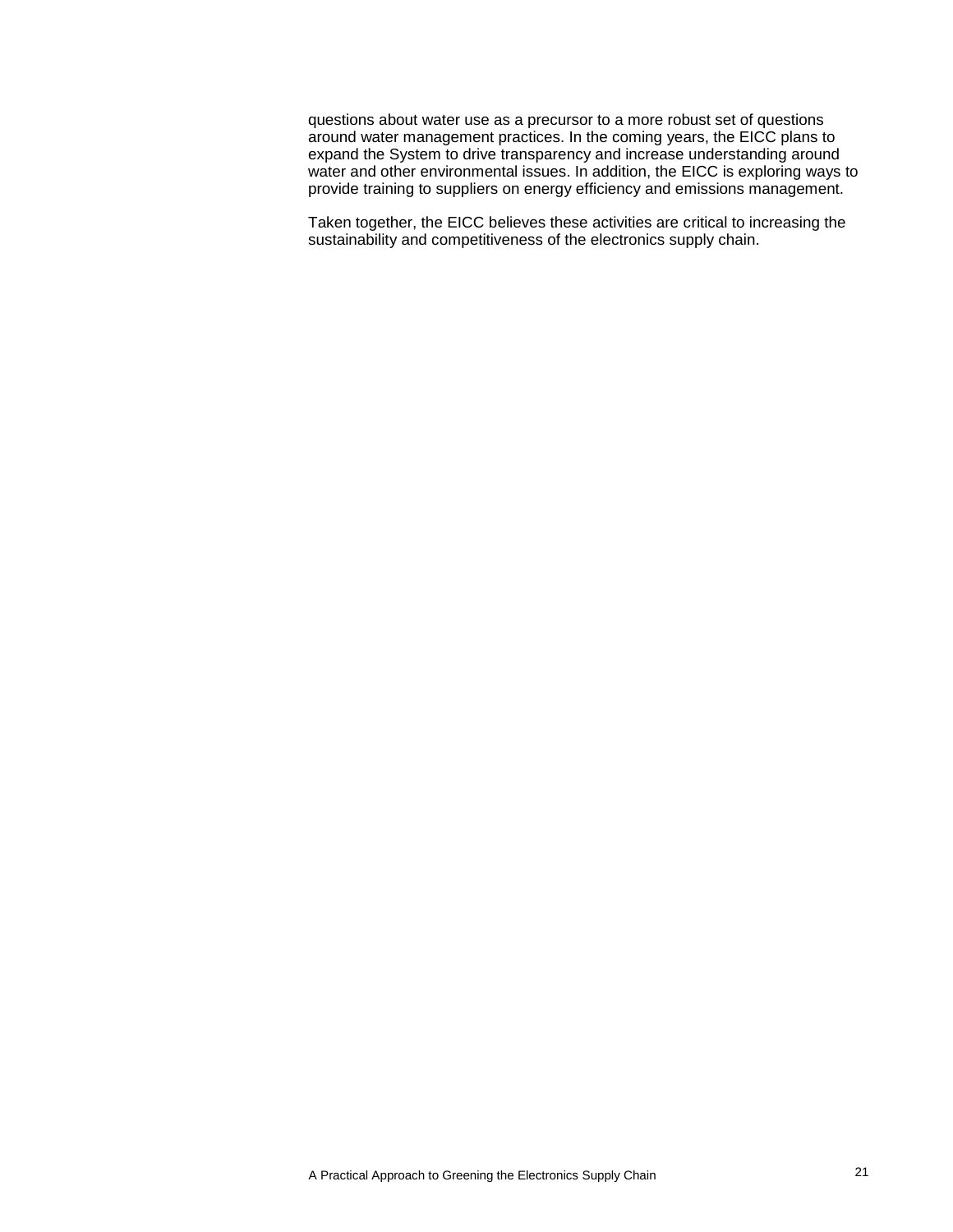# Appendix

#### **EICC CARBON REPORTING SYSTEM: 2009 RESPONDING COMPANIES**

The following companies responded to the EICC's request for data in 2009 and made their response available to at least one of their enterprise customers:

- » AcBel Electronic
- » Alps
- » Analog Devices\*
- » Amtek
- » Applied Materials\*
- » Aspeed Technology
- » AU Optronics Corporation
- » AVC
- » Banta Global Technologies
- » Benwin
- » Brocade
- » Celestica\*
- » Chartered Semiconductor
- » DHL
- » E. I. Dupont
- » ELPIDA
- » Emulex
- **Ericsson**
- » FedEx
- » Foxsemicon Integrated **Technology**
- » Fuji Film
- » GemTek Technology
- » GLOBALFOUNDRIES
- » Hewlett-Packard\*
- » Hitachi Global Storage Technologies\*
- » Huntkey
- » Hynix
- » Ibiden
- » Imation
- » Innolux
- » Intel Corporation\*
- » Inventec
- » JSI Logistics Corporation
- » LG Display
- » Lite On\*
- » Logitech
- » Longwell
- \*EICC member company
- » LSI Corporation
- » Micron
- » Nanya PCB
- » Nanya Technology
- » Network Engines
- » NVIDIA\*
- » Omnova Solutions
- » Philips\*
- » PLX Technology
- » PPT
- » Primax
- » Qlogic
- » Quanta Computer Lnc
- » Quantum
- » Ramaxel
- » Rockwell Automation
- » Samsung\*
- » Samtec
- » Sandvik
- » Sanmina-SCI\*
- » Sanyo
- » Seagate\*
- » Siliconware Precision Industries, Co Ltd
- » Simatelex
- » SMART Modular Technologies
- » Sony\*
- » STATS ChipPAC (Thailand)
- » STEC
- » STMicroelectronics\*
- » Sun Microsystems\*
- » Taisol
- » Taiwan Semiconductor Manufacturing
- » Taiyo Yuden
- » Unimicron Technologies Corp.
- » Vectron Technology
- » VIA Technology
- » Yageo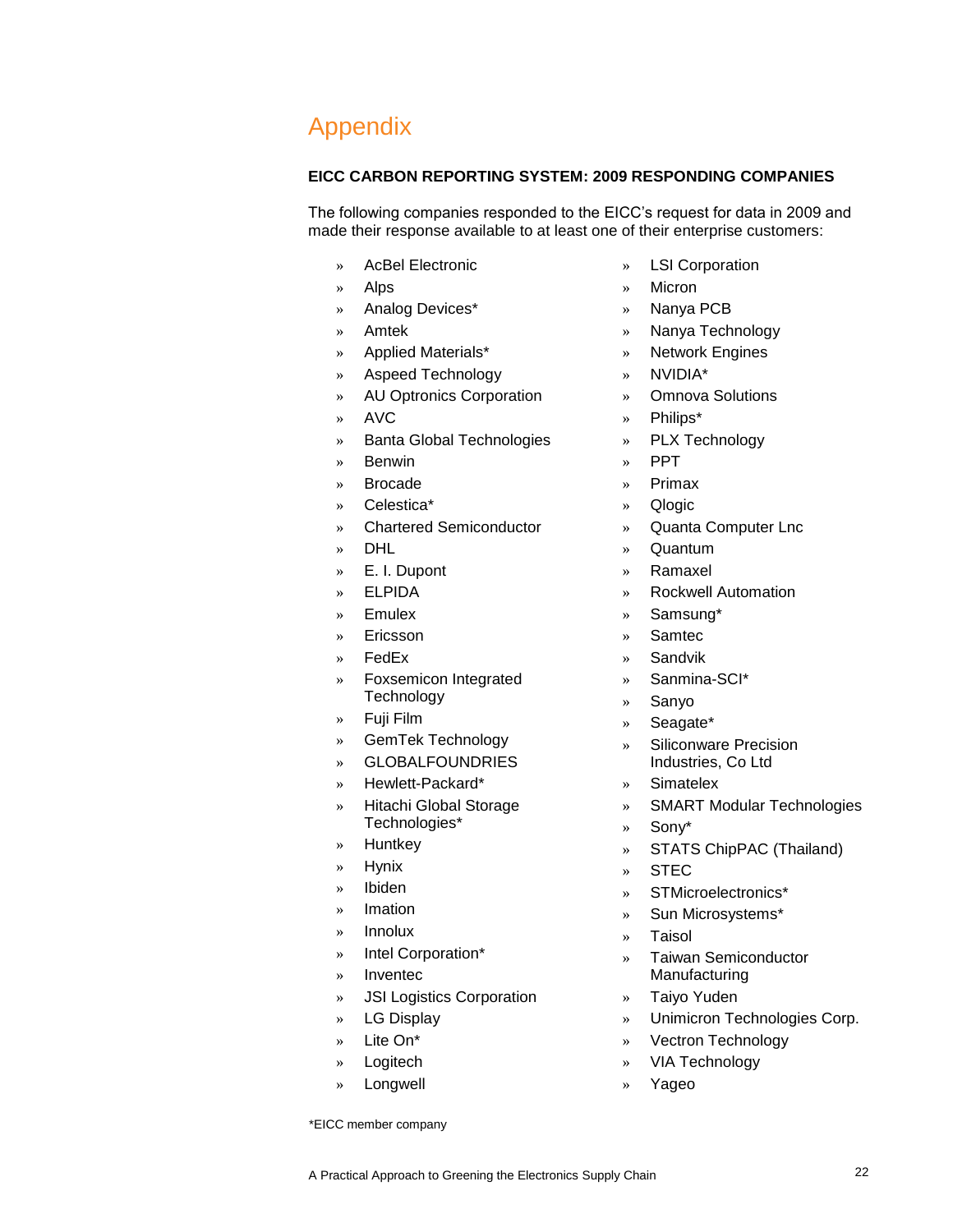# Acronyms and Abbreviations

| <b>BAU</b>    | business as usual                                  |
|---------------|----------------------------------------------------|
| <b>CDP</b>    | Carbon Disclosure Project                          |
| <b>EICC</b>   | Electronic Industry Citizenship Coalition          |
| <b>GHG</b>    | greenhouse gas                                     |
| <b>ICT</b>    | information and communication technology           |
| IEA.          | International Energy Agency                        |
| <b>LCA</b>    | lifecycle assessment                               |
| <b>OEM</b>    | original equipment manufacturer                    |
| <b>PAS</b>    | publicly available specification                   |
| <b>PFC</b>    | perfluorinated compounds                           |
| <b>UNFCCC</b> | UN Framework Convention on Climate Change          |
| U.S. EIA      | U.S. Energy Information Administration             |
| U.S. EPA      | U.S. Environmental Protection Agency               |
| <b>WBCSD</b>  | World Business Council for Sustainable Development |
| WRI           | World Resources Institute                          |
|               |                                                    |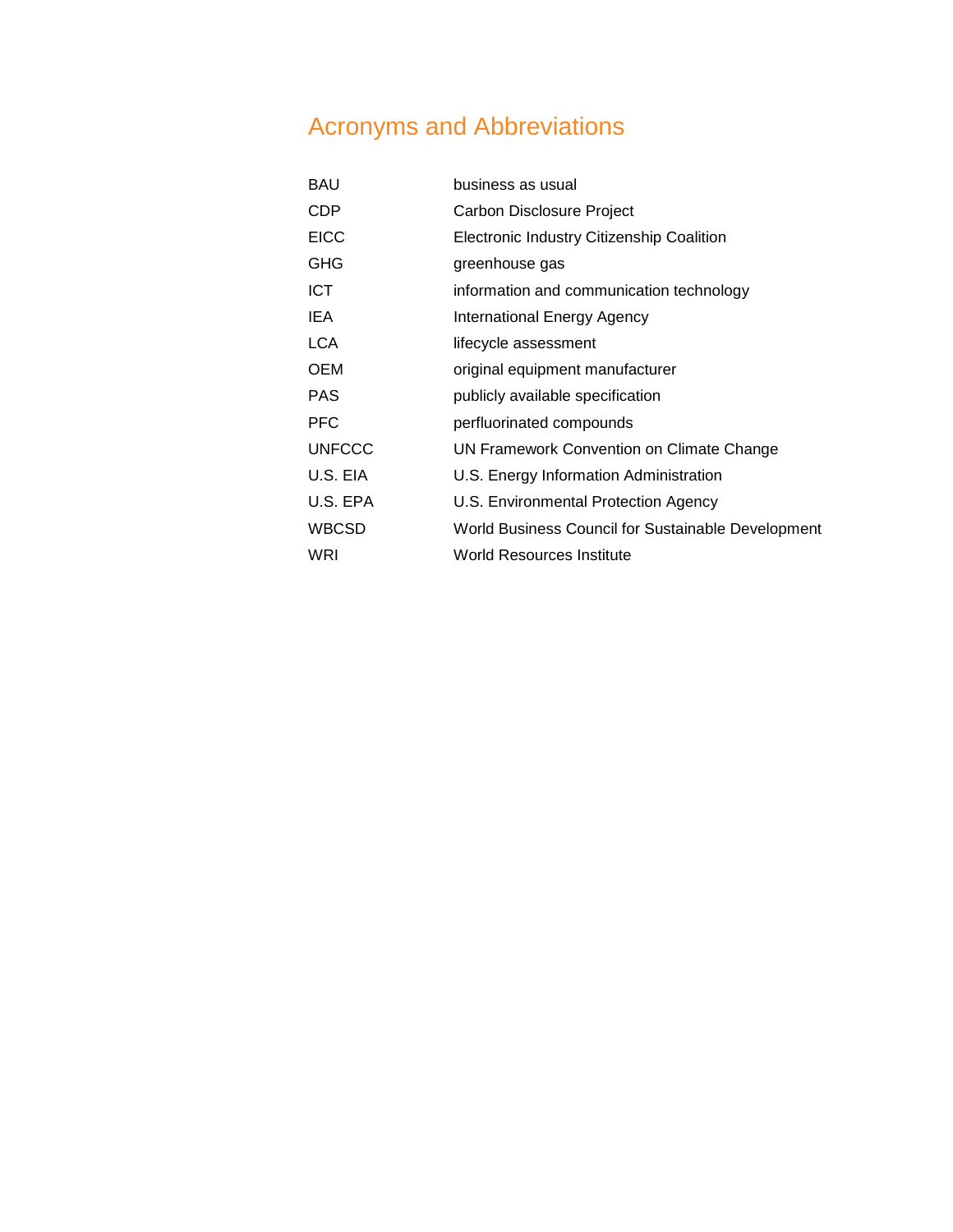## References

- Ceres, "Investors File a Record 95 Climate Change Resolutions: a 40% Increase Over 2009 Proxy Season," March 2010. <http://www.ceres.org/Page.aspx?pid=1221>
- The Climate Group, GeSI, "Smart 2020: Enabling the Low Carbon Economy in the Information Age," 2008. [http://www.smart2020.org/\\_assets/files/02\\_Smart2020Report.pdf](http://www.smart2020.org/_assets/files/02_Smart2020Report.pdf)
- Financial Times, "The Greenest Bail-out", Mar 2009. <http://www.ft.com/cms/s/0/cc207678-0738-11de-9294-000077b07658.html>
- International Energy Agency, "World Energy Outlook 2008," 2008.

[http://www.worldenergyoutlook.org/docs/weo2009/fact\\_sheets\\_WEO\\_2009](http://www.worldenergyoutlook.org/docs/weo2009/fact_sheets_WEO_2009.pdf) [.pdf](http://www.worldenergyoutlook.org/docs/weo2009/fact_sheets_WEO_2009.pdf)

- Intergovernmental Panel on Climate Change, "Climate Change 2007: Synthesis Report. Contribution of Working Groups I, II and III to the Fourth Assessment Report of the Intergovernmental Panel on Climate Change*,*‖ [Core Writing Team, Pachauri, R.K and Reisinger, A. (eds.)], 2007. http://www.ipcc.ch/publications\_and\_data/ar4/wg3/en/ch4s4-2-2.html or [AR4](http://www.ipcc.ch/publications_and_data/ar4/wg3/en/ch4s4-2-2.html%20or%20AR4)
- McKinsey, "Curbing Global Energy Demand Growth: The Energy Productivity Opportunity," 2007.

[http://www.mckinsey.com/mgi/publications/Curbing\\_Global\\_Energy/index.a](http://www.mckinsey.com/mgi/publications/Curbing_Global_Energy/index.asp) [sp](http://www.mckinsey.com/mgi/publications/Curbing_Global_Energy/index.asp)

McKinsey Quarterly, "How IT Can Cut Carbon Emissions," 2008.

Mercer, "Investor Research Project—Investor Use of CDP Data," 2009.

- Schell, Orville, "The Challenge of Copenhagen: Bridging the U.S.-China Divide," 2009.<http://e360.yale.edu/content/feature.msp?id=2159>
- UN FCCC, Apr 2010.<http://unfccc.int/home/items/5262.php>
- UN Global Compact, "Caring for Climate: The Business Leadership Platform," 2007. [http://www.unglobalcompact.org/Issues/Environment/Climate\\_Change/inde](http://www.unglobalcompact.org/Issues/Environment/Climate_Change/index.htm) [x.htm](http://www.unglobalcompact.org/Issues/Environment/Climate_Change/index.htm)
- U.S. Energy Information Administration, "International Energy Outlook 2009," 2008.
- U.S. Energy Information Administration, "Emissions of Greenhouse Gases Report," Dec 2009.<http://www.eia.doe.gov/oiaf/1605/ggrpt/>
- U.S. Energy Information Administration, "International Energy Annual 2006," 2008.